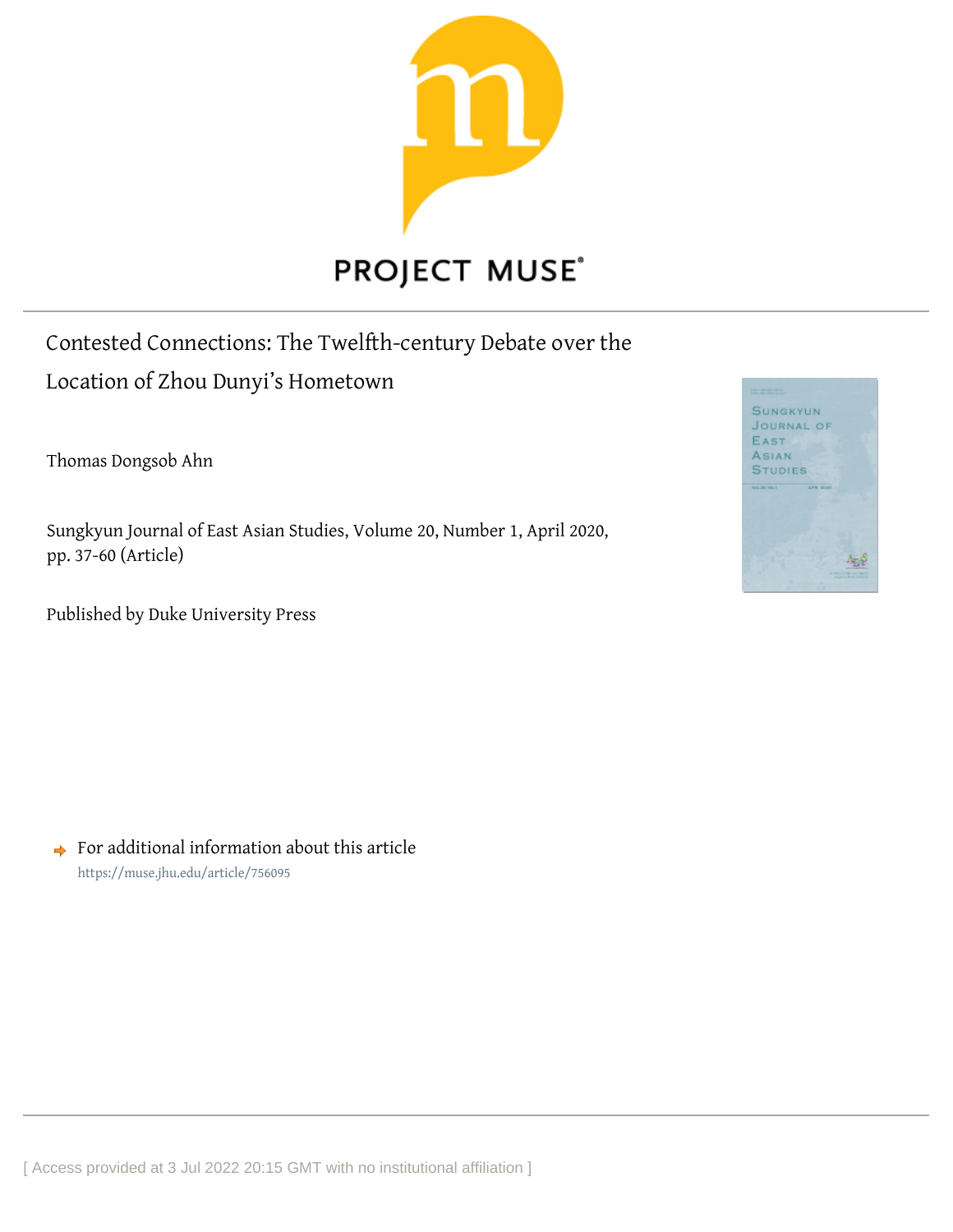# **Contested Connections: The Twelfth-century Debate over the Location of Zhou Dunyi's Hometown\***

Thomas Dongsob AHN *Yuelu Academy, Hunan University*

#### ABSTRACT

This article investigates the Southern Song construction of Zhou Dunyi 周敦頤 shrines in Daozhou, where Zhou was born, and Jiangzhou, where he died. As his posthumous fame increased, each prefecture sought to promote its ties to the alleged "founding father of Neo-Confucianism." Prefect Lin Li of Jiangzhou argued that Zhou's studio name, Lianxi 濂溪, had originally been Lianxi 廉溪. This offended Daozhou literati, who rejected the claim. The dispute would only be settled when Neo-Confucian dignitaries Zhu Xi 朱熹 and Zhang Shi 張栻 came out in support of Daozhou's cause. This case study shows how Zhou Dunyi shrines were negotiated and appropriated by local elites in the interest of local pride, what kind of resources they were able to utilise in the service of their goals, and how Neo-Confucianism mediated the process.

Keywords: Zhou Dunyi 周敦頤, Lianxi 濂溪/廉溪, Neo-Confucianism, Zhu Xi 朱熹, shrine, hometown, local identity, local pride.

#### Introduction

Zhou Dunyi 周敦頤 (1017–1073) is now primarily known as the founding father of Neo-Confucianism $^{\text{1}}$  and also as the designer of the Tai Chi (太極) diagram, whose far-reaching influence is attested to by the modern Mongolian and South Korean national flags. His life was remarked on only by a handful of friends until about a hundred years after his death when some Southern Song literati took inspiration from his intellectual legacies.<sup>2</sup> Among them were Zhu Xi 朱熹 (1130– 1200) and Zhang Shi 張栻 (1133–1180), arguably two of the best-known twelfthcentury Neo-Confucians.<sup>3</sup> Thanks to their efforts, Zhou Dunyi was transformed by the 1170s from an obscure local official into the founding father of the Neo-Confucian movement.<sup>4</sup> His sudden rise in fame inevitably attracted the attention of localities associated with him, prompting them to assert their connections to this increasingly esteemed gentleman. Enshrining him was viewed as a legitimate expression of such a connection, whereas worshipping the man at an unconnected place would have been a violation of ritual norms.<sup>5</sup>

Shrines to Zhou Dunyi proliferated in all directions, prompting contemporaries to call them "ubiquitous" (*wuchu buyou* 無處不有) (QSW 350: 8). In the absence of any sort of state regulation, these Zhou Dunyi shrine projects assumed diverse local characteristics. There were one-hundred-and-thity Zhou Dunyi shrine projects inaugurated in sixty-six different prefectures, amongst which Daozhou 道州 (m. Yongzhou 永州, Hunan 湖南) and Jiangzhou 江州 (m. Jiujiang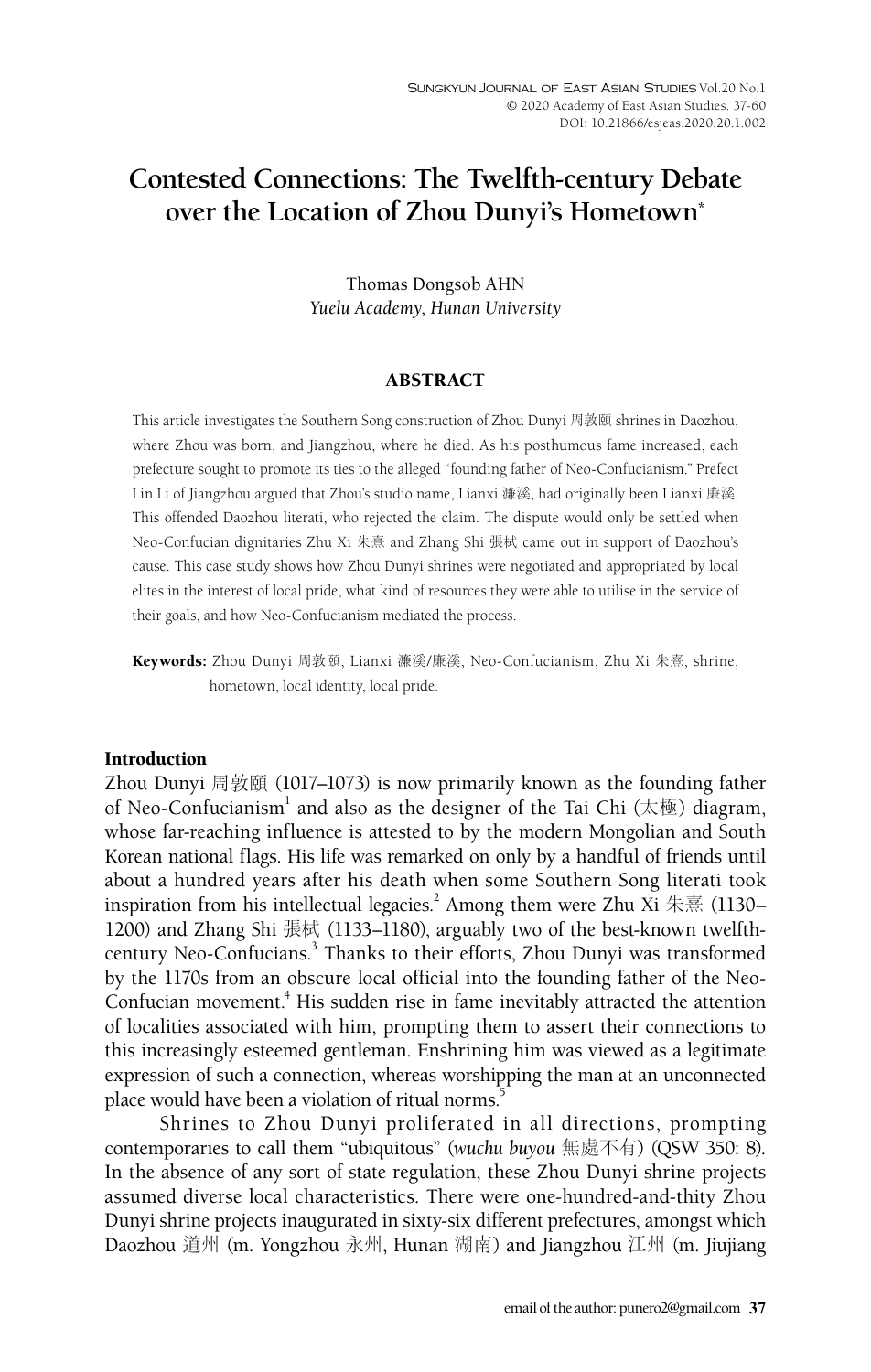九江, Jiangxi 江西) were the two busiest, accounting for eleven and eight projects respectively.<sup>6</sup>

Linda A. Walton (1998, 37, 108–111) explains the spread of Neo-Confucian shrines and academies in the Southern Song in terms of "vital forces." She claims

\* The first draft of this article was presented at the Second Conference on Middle Period Chinese Humanities 2017 (Leiden University, Leiden). I thank Sarah Schneewind and Cheung Hiu Yu for their meticulous reading and valuable comments.

 $1$ <sup>1</sup> There has long been a debate on the issue of how to name this ideology in modern scholarship. The two strongest contenders are "Daoxue" 道學 and "Neo-Confucianism" (Bary 1993; Tillman 1992; 1994). The strength of the former lies in its being the name the twelfth- and thirteenth-century Southern Song Chinese literati used in their writings to refer to this movement. The beauty of the latter is that it immediately provides the reader with an understanding (it was something "new" and something "Confucian") without requiring the readers to speculate as to what *dao* was and what *xue* meant. Using a literal translation of Daoxue, "the Learning of the Way," may help the former to avoid the trap effectively but not necessarily efficiently—writing five words every time the need arises to refer to the Learning of the Way is not very convenient. Since the way this ideology is referred to does not affect the main argument of this article, I will refer to it as "Neo-Confucianism" for the sake of convenience.

 $2^{2}$  See Joseph Adler (2014, part 1) for an in-depth analysis of the unfolding of this reappraisal project.

<sup>3</sup> Note that the Neo-Confucians this article discusses are predominantly those from the Cheng-Zhu branch. Such being the case, a reader may be legitimately concerned whether the author is in effect expelling the other branches from Neo-Confucianism by using the term more narrowly. However, although it was indeed some Cheng-Zhu scholars who began the wholesale promotion of Zhou Dunyi as the first sage of the Song, there is ample evidence that, for instance, many Lu branch literati in the thirteenth century were surprisingly enthusiastic in worshipping Zhou Dunyi in different prefectures (see *Quan Song wen* 全 宋文 [henceforth QSW] 281: 207 for Yuan Xie 袁燮 (1144–1224), QSW 290: 87 for Sun Yingshi 孫應時 (1154–1206)). Of course, a good number of high-profile Lu Jiuyuan 陸九淵 (1139–1193) supporters, such as Yang Jian 楊簡 (1141–1226), remained suspicious of Zhou Dunyi's scholarship (QSW 275: 320). However, following the consolidation of Zhou Dunyi's status as the intellectual ancestor of *all* Neo-Confucian branches by the mid-thirteenth century, even a commemorative essay for a shrine to Yang Jian would trace the latter's intellectual descent from Zhou (QSW 341: 139)! Therefore, calling the Southern Song Zhou Dunyi fever a "Neo-Confucian" phenomenon would not be too off the mark. I am grateful to the anonymous reviewer for raising this issue and hope to explore the non-Cheng-Zhu Neo-Confucian acknowledgment of Zhou Dunyi's character and ideas in a future publication.

<sup>4</sup> It is, of course, a historical construction. See Tsuchida Kenjirō (2002) for scepticism over Zhou Dunyi's position as the founding father.

5 There were two types of shrines in the Song: "proper" (*zheng* 正), and "illicit" (*yin* 淫). Notwithstanding some exceptional cases, it was commonly believed that the criterion determining whether a shrine was proper or not was the appropriateness of its location—that is, the extent of the enshrinee's connection to the locality. If the enshrinee was "connected in some way to the place where he was honoured," it was a proper shrine (Neskar 1993, 419). See also Umemura Naoki (2013) for the canonical justification of this standard. Valerie Hansen (1990, 128–132) shows that the same principle was applied to shrines for popular deities as well.

<sup>6</sup> The Song dynasty saw a proliferation of shrines dedicated to literati. They were different from shrines for deities in that worshipping them seldom promised supernatural benefits or aid. Song literati did not put these shrines into a new category, but, for the sake of consistent translation, this article will call them "literati shrines." Neo-Confucian shrines were literati shrines solely or partly dedicated to those who contributed to the tradition of Neo-Confucianism. For instance, QSW contains 405 commemorative essays (*ciji* 祠記 or *citangji* 祠堂記) for shrines dedicated to either Neo-Confucian (e.g. Lu Jiuyuan) or non-Neo-Confucian literati (e.g. Wang Anshi 王安石, 1011–1086), ninety-one of which are unambiguously for Neo-Confucians. Of those ninety-one, forty-three were for the worship of either Zhou Dunyi alone or together with other figures. When we include Zhou Dunyi shrines *without* extant commemorative essays, the number goes up to 130. Although estimating the total number of literati shrines in the Song is beyond the scope of this article, a quick calculation (130:43=x:405) yields an estimated number of 1,224 literati shrines constructed throughout the Song.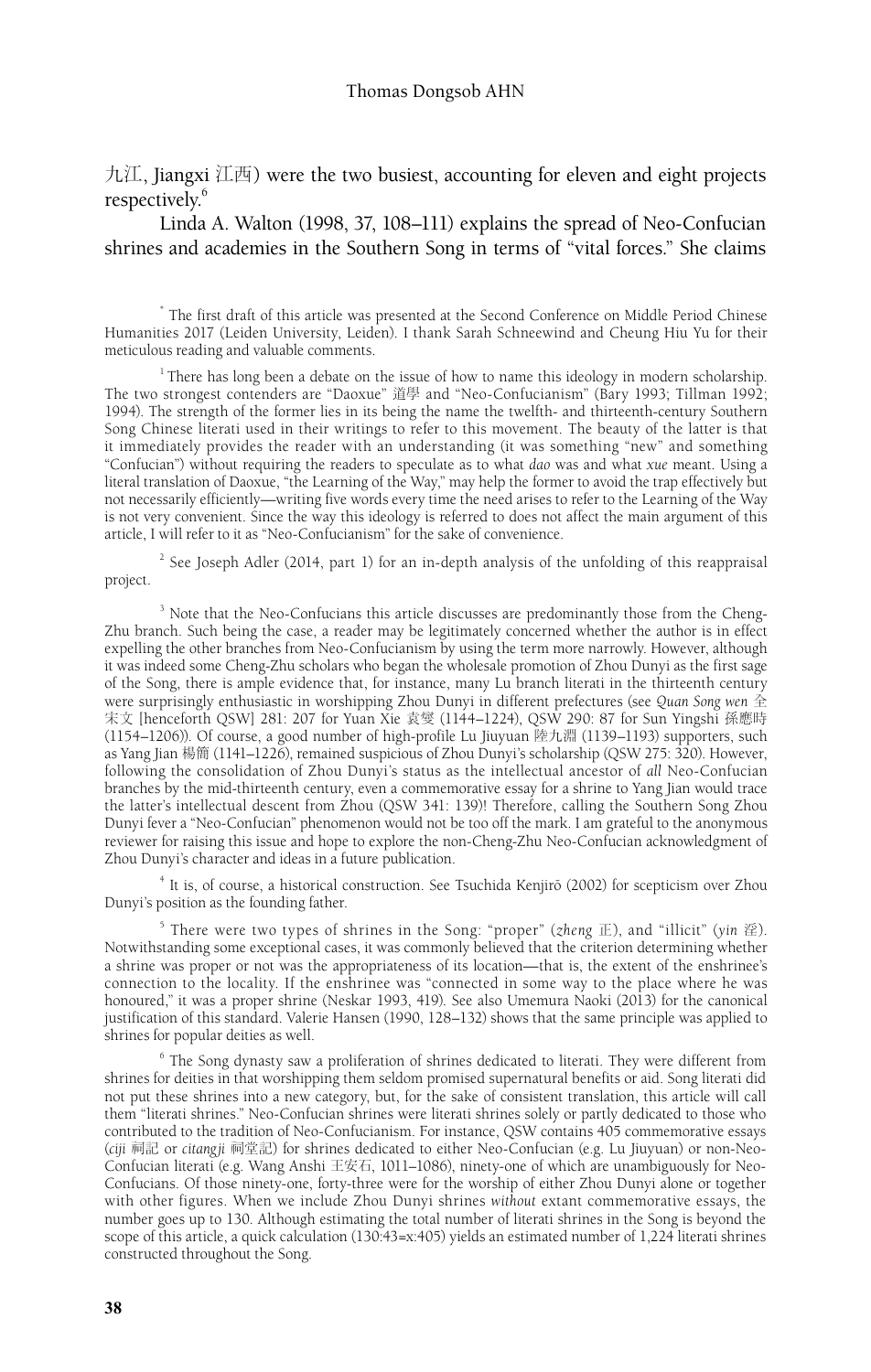that there was an "organic relationship between the natural beauty of mountains and rivers, where 'vital forces' (*ch'i* = *qi*) collect, and the production of eminent scholars, whose residences or studies often became the site of academies." She rightly notes that the landscape becomes "sacred" once it is associated with a Neo-Confucian master, but leaves several questions open: What did it mean for a landscape to be a sacred place? How did such a designation benefit the local people? Did they view it as desirable? How much might they be willing to sacrifice for a marginal improvement of the local *qi*?

This article finds answers to such questions in the case of Zhou Dunyi shrines in Southern Song Daozhou and Jiangzhou. It reconstructs the concerns of the two localities that must to varying degrees have dictated the themes of the commemorative essays for their shrines. We will see that the two prefectures had a conflict of interests and that a naming issue—whether the "*lian*" in Zhou's studio name was *lian* 廉 or *lian* 濂—lay at the heart of the contest between them.

Zhou Dunyi was born and grew up in Daozhou. He left the town at age fifteen (AD 1032) after his father's death, went to the capital city of Kaifeng and became an official, and served in dozens of different local positions for about thirty years until he finally made his new home in Jiangzhou where he retired (1071), died, and was buried (1073). He paid only one visit to Daozhou in 1067, which lasted no longer than thirteen days. Thus, despite Daozhou's stature as his birthplace, Zhou Dunyi's failure to return "home" was a headache for Daozhou literati. To assert the strength of their location's connection to Zhou, they needed a narrative that could explain why Zhou was compelled to live in Jiangzhou against his true "intention" (*yi* 意). They developed a story wherein Zhou wanted to return home but was so poor and feeble that he could not afford his final trip and so, instead, named his retirement studio and the nearby brook in Jiangzhou after one in Daozhou, "Lianxi" 濂溪, to express his loyalty to his "roots (*ben* 本)" and, as a result, the man came to be remembered and referred to as Master Lianxi (*Lianxi xiansheng* 濂溪先生). In short, this story was based on the coincidence of the three names. Daozhou's Lian Brook, Jiangzhou's Lian Brook, and Zhou's studio name (*hao* 號) constituted the trinity of Daozhou's narrative.

Jiangzhou Prefect Lin Li 林栗 (*jinshi*, 1142) rejected this trinity in 1166, arguing in his commemorative essay for the Jiangzhou Zhou Dunyi shrine that Zhou's studio name was Lianxi 廉溪, not Lianxi 濂溪. This upset the people of Daozhou: If the "original" studio name of Zhou Dunyi had nothing to do with the brook in Daozhou, the great man's connection to Daozhou would be rendered far more tenuous. Accordingly, the residents and supporters of Daozhou proffered their rebuttals, and so began the contest.

This debate has attracted little attention from modern researchers. There are a few articles in Chinese (Zhang 2005; Wu 2005; Kong 2010) and one in Japanese (Matsukawa 1979) that discuss some factual details. However, none of them fully investigates the social implications and ramifications of this event, nor does any of them discuss why the actors of the two prefectures, especially the Daozhou elites, were so eager in the first place to stake a claim to Zhou's "hometown" (*guli* 故里).

By following the timeline of the name debate, we will see the substantial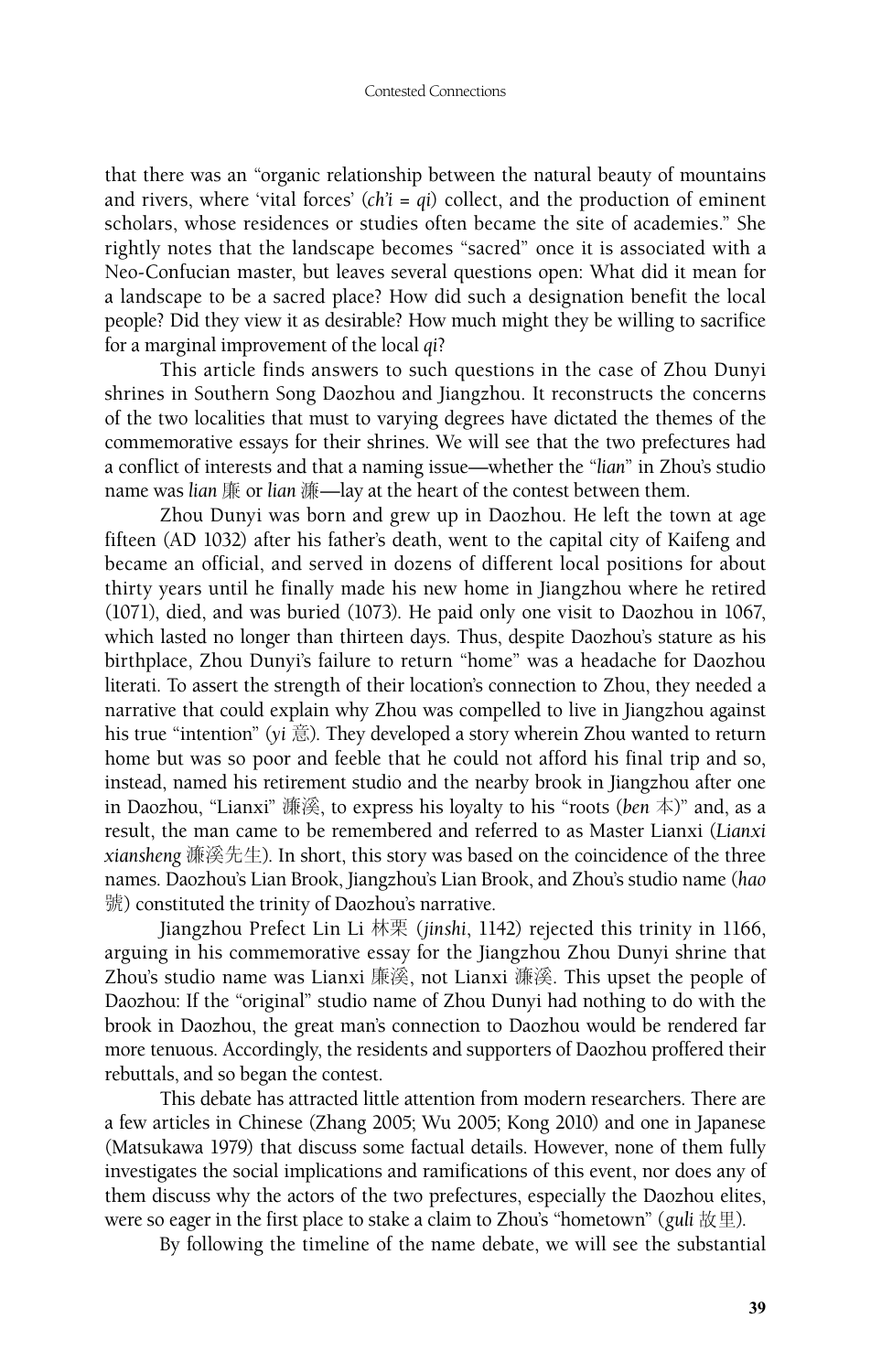degree to which that issue dictated the content of commemorative essays. The enthusiasm of each prefecture's elites for dedicating shrines to Zhou Dunyi, commissioning Neo-Confucian dignitaries to write essays for those shrines, consecrating the surrounding landscape, and disputing the claims of the rival prefecture all served ultimately to improve their standing in a world where many prefectures were searching for local pride (Zhang 2003, 172; 2011, 157).

Let us start with the first commemorative essay for the 1166 Jiangzhou Zhou Dunyi shrine.

## Lin Li's Argument: Lian 濂 Should Be Lian 廉

When Prefect Lin Li established a Zhou Dunyi shrine at Jiangzhou in 1166, at the request of young Zhu Xi, he knew that Zhou had once lived in Jiangzhou and had taken his name from a brook in front of his abode: Lianxi 濂溪. He could have let it go at that but continued to probe the meaning of the character "*lian*" 濂. When he found some pieces of evidence in favour of his hypothesis, he confidently declared that the character *lian* 濂 was actually a mistake for *lian* 廉 and insisted that the error be corrected.

In the beginning, Lin Li had thought that *lian* 濂 meant something along the lines of "modesty/incorruptibleness/purity" (*lian* 廉). However, to his chagrin, he found that the entry for *lian* 濂 in his dictionary carried negative connotations such as "shallow, pitiless, and narrow." Finding this unacceptable, he felt compelled to challenge the authenticity of the sinograph. When he sought insight from a local person, whose name he did not record, the person replied "when the master's sons asked Huang Tingjian 黃庭堅 (1045–1105) for a commemorative poem for their father, they changed the character [*lian* 廉 into *lian* 濂] in order to avoid mentioning [Huang's] uncle [Huang Lian's 黃廉 (*fl.* 1090)] taboo name (*hui* 諱)."

Lin Li found this anecdotal explanation convincing, albeit possibly not sufficient to persuade the most sceptical readers. Accordingly, he buttressed his finding by tapping into what he believed to be a very authoritative source—namely, Su Shi's 蘇軾 (1037–1101) commemorative poem for Zhou Dunyi.

| 坐令此溪水 | [And] it makes the brook                                                |
|-------|-------------------------------------------------------------------------|
| 名與先生俱 | have the same name as the Master.                                       |
| 先生本全徳 | Originally, the Master is a man of complete virtue,                     |
| 廉退乃一隅 | Modesty (lian) is only a corner [of it] (Wang Wengao 2002, 31: 17b-18a) |

It is clear from Su Shi's self-commentary that the "brook" the poem is addressing was the one in Jiangzhou (Su 2001, 1579), but it does not say whether the name of the Master and the Brook was *lian* 廉 or *lian* 濂. What it confirms is that Zhou Dunyi held himself up as a man of modesty and may simply have named the brook in Jiangzhou after that virtue. As we will see, there was a convention of naming a brook or mountain by adding the radical for "water" (*shui* 氵) or

 $^7$  Matsukawa Kenji (1979), the only modern work that deals with this poem, also touches briefly on the naming issue.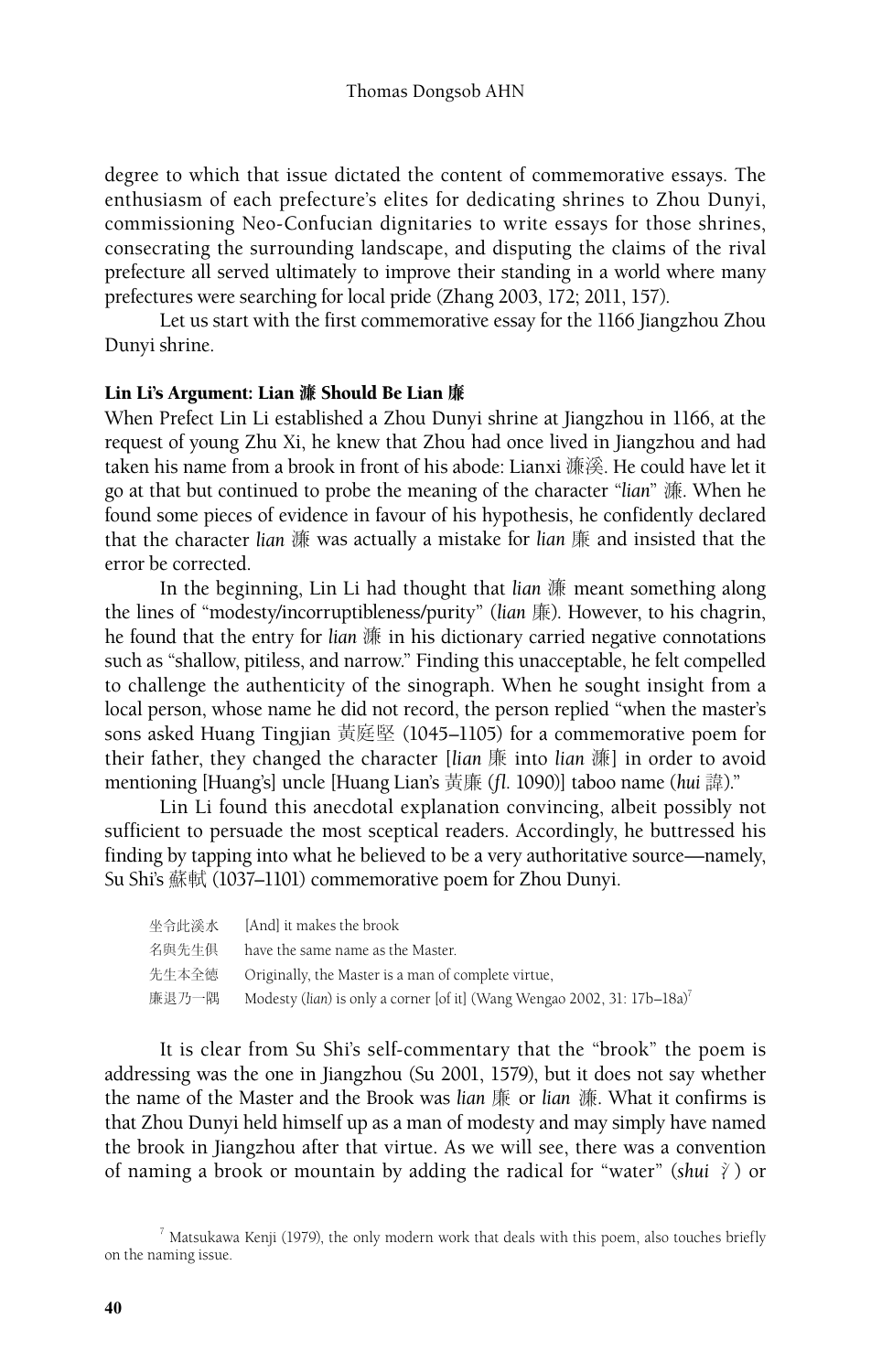"mountain" (shan  $\Box$ ) to sinographs connoting virtues. In any case, Lin did not go to any length to find a more plausible explanation but simply read his conjecture into the poem; he concludes that Su Shi's choice of the character *lian* 廉 in the poem corroborates his hypothesis.

The final part of Lin's essay is quite provocative in that he seems to regard the literati of Jiangzhou and Zhou Dunyi as a single congruent unit:

Now, mountains, rivers, air, and vital energies (*qi* 氣) are what people receive, and upon which people rely to be born. People inculcate themselves with the customs bequeathed in prominent longstanding families. The Way of the Master was transmitted to the two Chengs and therefore what it achieved is abundant. However, I have failed to hear about him at the place under Mount Lu 廬 and over Lian Brook. It may well be because this brook has been incorrectly known as *lian* 濂. From now on, I know that the literati of Jiujiang are incorruptible but not narrow-minded (*qing er bu ai* 清而不隘), are modest but not vulgar (*jian er bu lou* 儉而不陋), discriminating but not contentious (*bian er bu zheng* 辨而不爭), and strict but not harsh (*yan er bu li* 嚴而不厲). (Zhou 2006, 171)

"Congruence" is the term Roel Sterckx (2002, 103) uses to signify the unity of the human inhabitants, animals, and regional "air" (*qi* 氣) in the ancient Chinese worldview. He demonstrates that the "human physique, political action, climate, and the natural environment were closely intertwined" in ancient China such that the "dialectic between *qi* and human behaviour" came to be a "key notion" of discourse. Different qualities or behavioural characteristics of people were attributed to differences in regional "airs," which in turn were confirmed through the observation of the varying qualities of the natural landscapes of each region. For example, those who inhabited a rugged mountainous region were thought to be violent, while the residents of a swampy damp region were deemed to be treacherous.<sup>8</sup> This way of thinking was devised to make sense of the cultural differences among regions in the Warring States period.

Although Sterckx's period of interest is confined to the era spanning the Warring States period and the two Han dynasties, we can find a similar attitude in the early Song comprehensive geography *Universal Geography of the Taiping Era* (Taiping huanyuji 太平寰宇記). In this magnificent topo-cultural *summa geographia*, each Northern Song prefecture is allotted a chapter and described thoroughly in relation to a number of categories, one of which is "Social Mores" (*fengsu* 風俗). This work finds fault with the customs of nearly all prefectures, disparaging them for not complying with the normative standards of imperialcapital culture. It even suggests that such nonconformity has been a perennial problem by quoting extensively from equally capital-centric Warring States and Han period texts, such as the *Huainanzi* 淮南子 and the *Comprehensive Discussion* 

<sup>&</sup>lt;sup>8</sup> The tautological nature and socio-political implications of this line of argument are worth considering. Compare this, for instance, with what Bourdieu believed to be the tautology of the reproduction logic of modern French elite education: ". . . following this line of reasoning: we are excellent because the education that produced us is excellent; moreover, the education that produced us is excellent because we are excellent" (Bourdieu 1996, 410).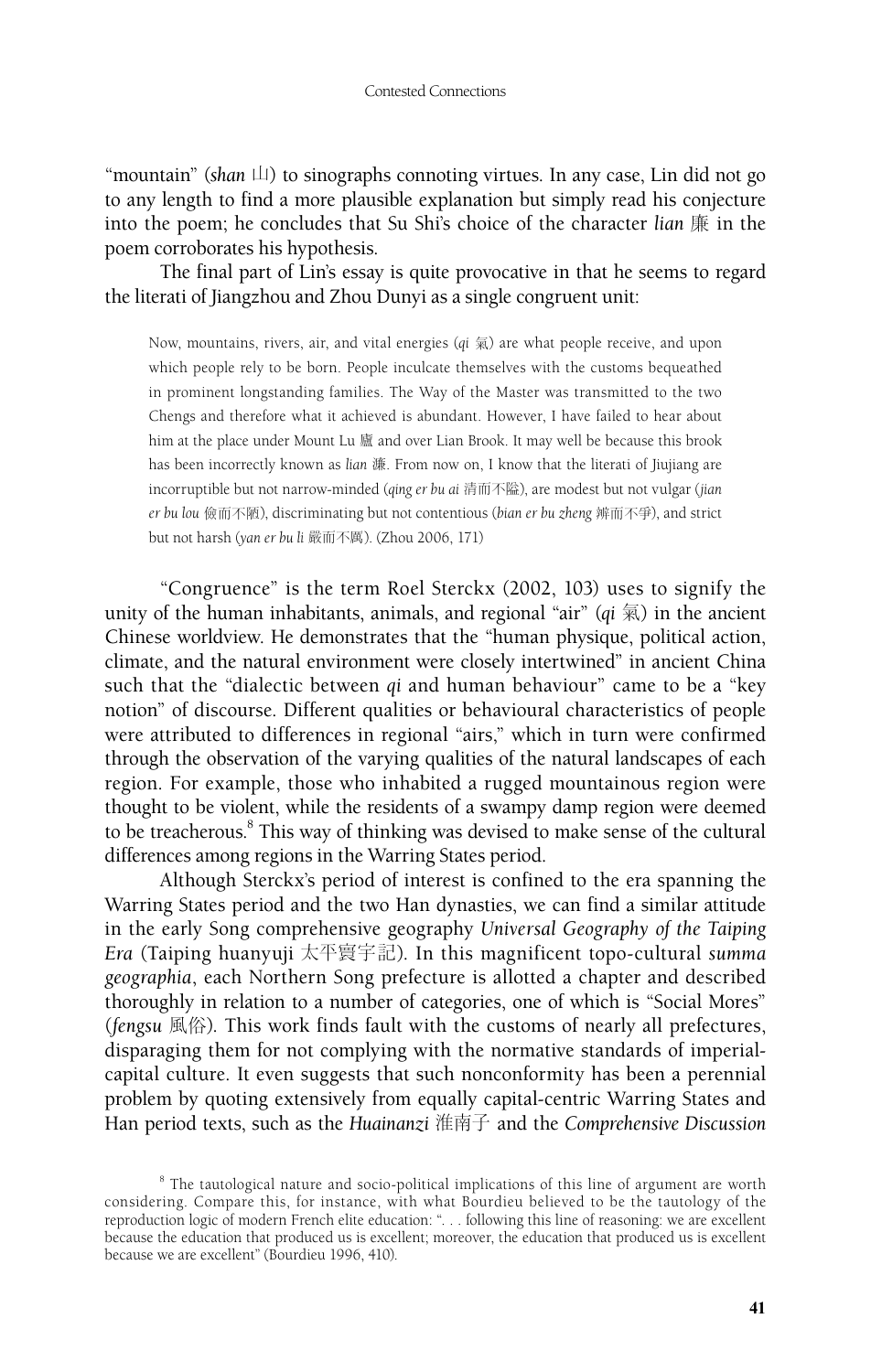*of Social Mores* (Fengsu tongyi 風俗通義).9

This tendency to denigrate distinct provincial customs can be explained by the fact that it was the centre that called for, produced, and consumed this kind of comprehensive geographical study (Lewis 2006, chap. 4). Understandably, as the localities gave rise to a new genre of geography, "local gazetteers" (*difang zhi* 地方  $\pm$ ), the negative representation of diverse and multiple local cultures promptly disappeared. As Peter Bol (2001) notes, the early thirteenth-century comprehensive gazetteer *Record of the Best Sites in the Realm* (Yudi jisheng 輿地紀勝) is qualitatively different from its predecessor written 200 years earlier in that it is aimed at local readers who were deeply interested in reading about their own affairs and not the capital-based elites who identified themselves with the "legitimate" culture of the  $centre$ <sup>10</sup>

We can discern a similar approach to local cultures and geography from this mid-twelfth century commemorative essay aimed at a Jiangzhou readership and can catch a glimpse of the benefit the local elites were expecting from constructing a Zhou Dunyi shrine. Lin Li's essay postulates a virtuous cycle in which people are infused with the vital energy of their local environment and in turn leave positive impacts on its quality, thus creating an endless feedback loop.

Such logic was by no means uncommon in the Southern Song, yet only a few essays applied this logic to a place other than the birthplace of a noted figure.<sup>11</sup> Although Lin Li's essay does not explicitly refer to this logic, it is entirely possible to read into it an attempt to appropriate the claim that was reserved for the birthplace of Zhou Dunyi—an implicit declaration that Jiangzhou was at least as much his hometown, if not more so.<sup>12</sup>

The character *lian* 廉 now came to represent the congruence between the virtue of the Jiangzhou literati, the brook running through Jiangzhou, and Zhou Dunyi, who had left a huge footprint in Jiangzhou. At the same time, Daozhou's congruence with Zhou was damaged by Lin's rejection of the character *lian* 濂, the underpinning symbol. This damage is compounded by the fact that all the virtues he enumerates in the last sentence are the dictionary definitions of *lian* 廉, while the vices are those of *lian* 濂.

The meaning of *lian* 廉 is "incorruptible" (*qing* 清), and "simple" (*jian* 儉); it therefore has the meaning of self-restraining (*jian lian* 檢斂). . . . . . . [Whereas lian 濂 means] "shallowness/

 $^{10}$  For more about the readers of local gazetteers and their keen interest in the affairs of their native locales, especially in the Southern Song, see Hargett (1996).

<sup>11</sup> The Tang dynasty literary giant Han Yu 韓愈 (768–824) was deemed to be more strongly connected to his place of exile, Chaozhou 潮州 (m. Chaozhou, Guangdong 廣東), than anywhere else because some of his most highly-acclaimed pieces were written during his exile period and also because they teem with allusions to the local landscapes and issues (Hartman 2014, 90–99). The same is true of Liu Zongyuan 柳宗元 (773–819), who has been most strongly connected to Liuzhou 柳州 (m. Liuzhou, Guangxi), his place of long exile. For Huizhou's 徽州 cases, see Yongtao Du (2015, 29–32).

<sup>12</sup> There are essays written in sixteenth-century Jiangzhou in which the authors realise this potential. See page 55 of this article.

<sup>&</sup>lt;sup>9</sup> Not coincidentally, these ancient sources were also heavily cited by Sterckx (2002).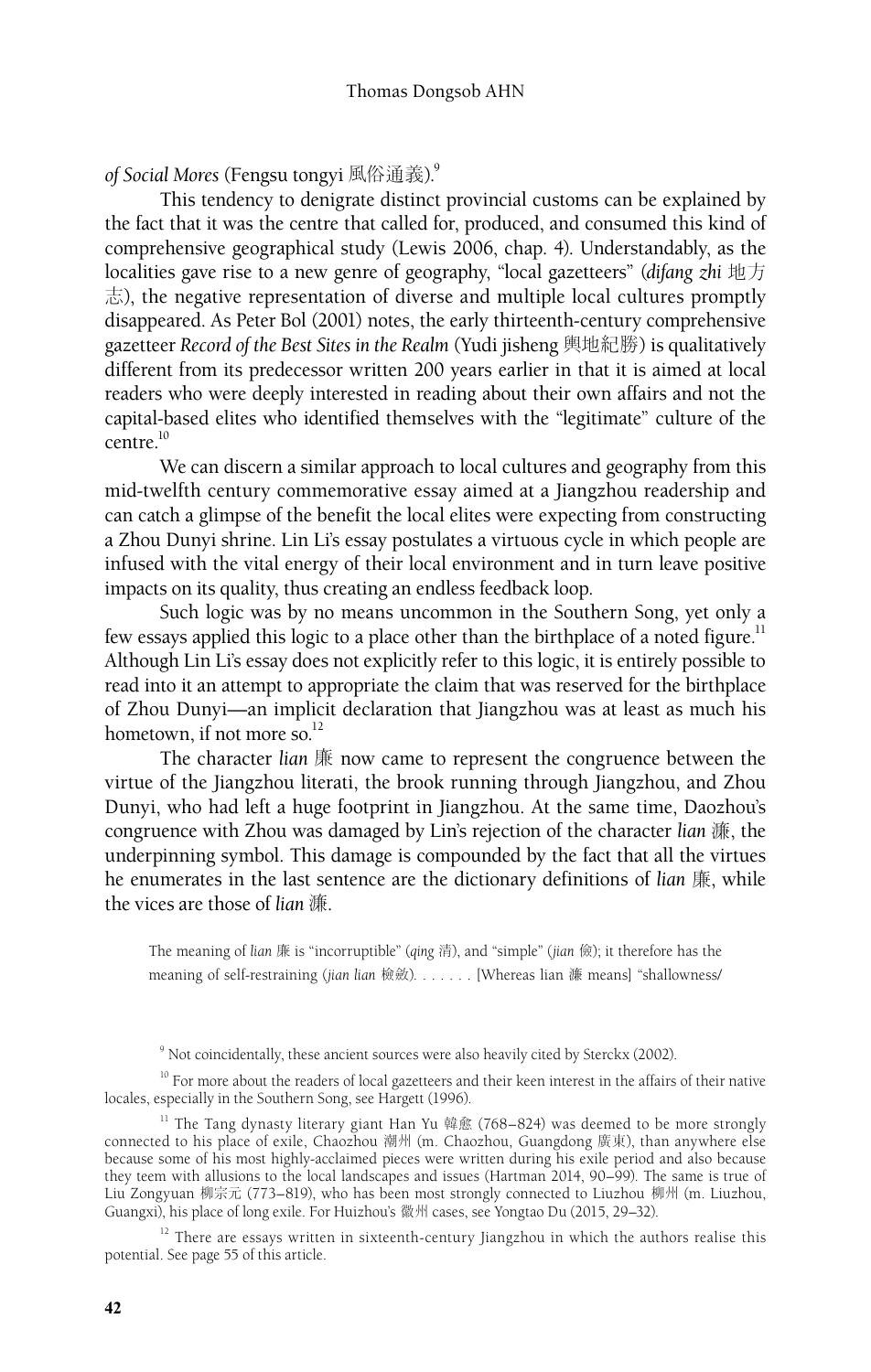pitilessness" (*bo* 薄) and "a big river stops (*jue* 絕) halfway and a small river comes out." (Zhou 2006, 171)

Thus, it is hardly surprising that the people of Daozhou, where the "vicious" brook was now running, were seriously offended.

## Daozhou's Responses

Despite the dearth of available materials from which to reconstruct the early circulation of Lin Li's essay, the fact that Lin met a great-grandson of our hero, Zhou Zhiqing 周直卿 (*fl*. 1180), suggests that this man might have brought a copy to Daozhou. Also, Zhu Xi notes in his letter dated 1169 that Lin sent a copy of the essay to him (Zhu 2002, 21: 1305–1306).

Early responses by Daozhou literati appeared between 1166 and 1175. Since these responses were in most cases transmitted to posterity via Zhu Xi's hands, it is important to review the instances where he refers to the name issue in Table 1 below.

| yyyy/m (lunar) | <b>Title</b>                                                                                                                                                              | Zhu (2002) |
|----------------|---------------------------------------------------------------------------------------------------------------------------------------------------------------------------|------------|
| 1169/6         | Records of the Deeds of Master Lianxi (Lianxi xiansheng xinglu 濂溪先生行錄)                                                                                                    | 26:778     |
| 1179/1         | Written at the end of the Huizhou Wuyuan County edition of the Book of<br>Penetration of Master Zhou (Shu Huizhou Wuyuan xian Zhouzi Tongshu<br>banben hou 書徽州婺源縣周子通書版本後) | 24: 3840   |
| 1179/5         | Postface to the Second Collation of the Great Ultimate and the Book of Penetration<br>(Zaiding Taiji tongshu houshu 再定太極通書後書)                                             | 24: 3652   |
| 1179/6         | Records of Facts about Master Lianxi (Lianxi xiansheng shishi ji 濂溪先生事實記)                                                                                                 | 25: 4558   |

#### Table 1. Zhu Xi's References to the Name Issue

When Zhu Xi wrote the second and final version of his short biography of Zhou Dunyi in the sixth lunar month of 1179 (No. 4), he conceded that his first biography had not been entirely "correct" due to the lack of sources at his disposal at the time of its completion in 1169 (No. 1). In particular, he regretted his extensive reliance on Huang Tingjian's commemorative poem for Zhou, expurgating nearly all of it from the final edition. Entries 2 and 3 are his postfaces to the different versions of the *Complete Works of Zhou Dunyi*, wherein he seeks to justify expurgating Huang's description of Zhou, which had been the most popular poem about him, by enumerating more "authentic" pieces of evidence that he has obtained as replacements. Let us review the sources Zhu had access to as seen in Table 2.

Given Zhu Xi's relentless attack on Su Shi, Huang Tingjian, and their followers, it is no surprise that he did not take entries 1 and  $2$  seriously.<sup>13</sup> Although he had no option but to quote Huang extensively in the beginning, he did not hesitate to delete entry 1 once he became confident of his argument. Entries 3, 4, 5, and 6 all favoured Daozhou on the name issue and unmistakably came from either Daozhou natives or sources closely related to them.

<sup>&</sup>lt;sup>13</sup> For Zhu Xi's criticism of the Su Shi school, see Bol (1989).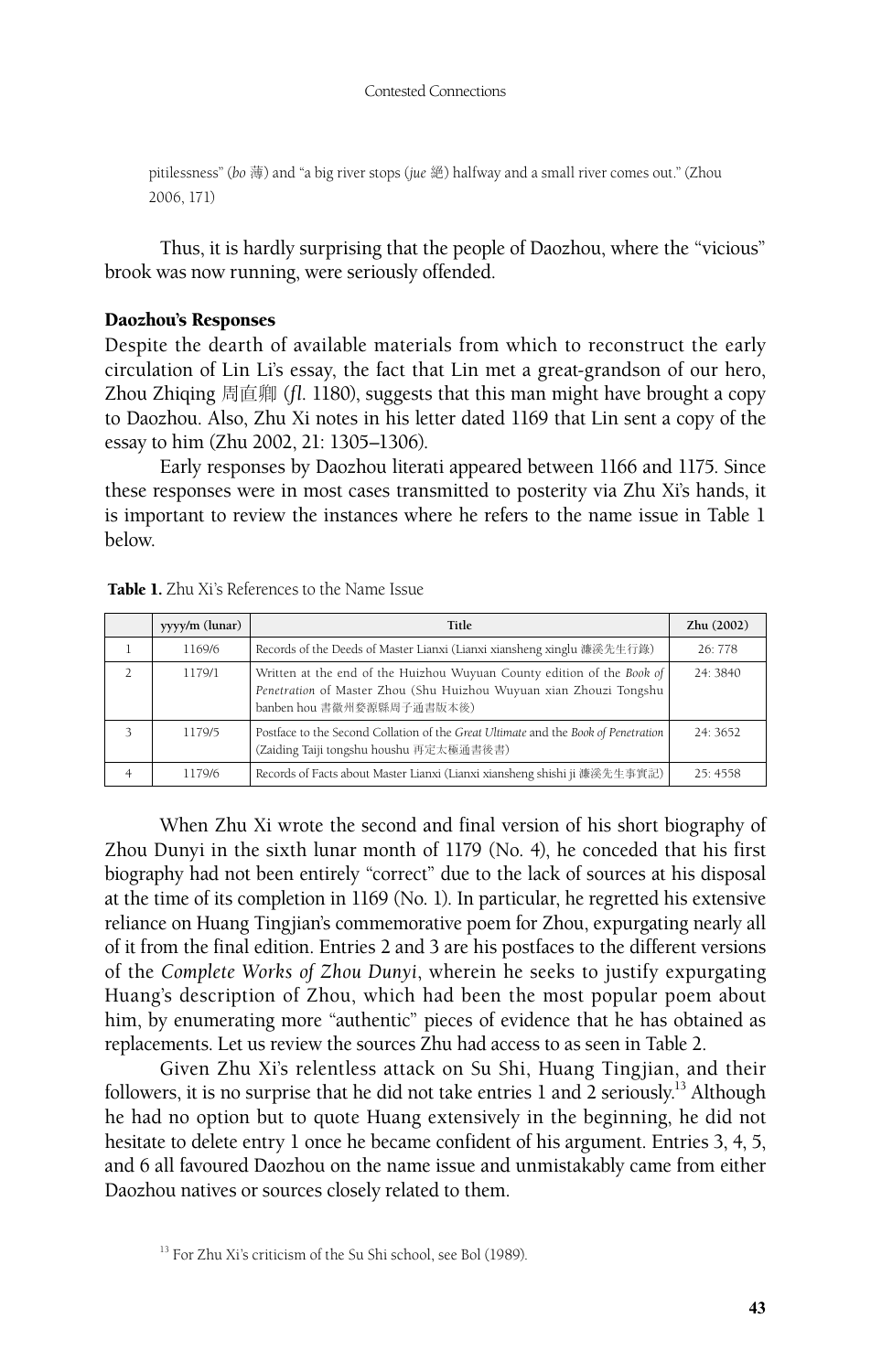|                | Author                                             | Title                                                                                                                                           | Date                  |
|----------------|----------------------------------------------------|-------------------------------------------------------------------------------------------------------------------------------------------------|-----------------------|
| $\mathbf{1}$   | Huang Tingjian 黃庭堅                                 | A Poem on Lianxi, with a Preface (Lianxi shi bing xu 濂溪詩並序)                                                                                     | Late eleventh century |
| $\mathfrak{D}$ | Su Shi 蘇軾                                          | A Poem on Master Maoshu's Lianxi, Presented to My Benevolent<br>Brother Ciyuan (Maoshu xiansheng Lianxi shi cheng Ciyuan rendi<br>茂叔先生濂溪詩呈次元仁弟) | Late eleventh century |
| 3              | He Qi 何棄<br>(or He Qizhong 何棄仲)<br>(dates unknown) | Yingdao Studio, with a Preface (Yingdao zhai bing xu 營道齋並序)                                                                                     | 1166-1173             |
| $\overline{4}$ | Zou Fu 鄒敷 (fl. 1170)                               | A Rhapsody Commemorating my Trip to Lianxi, with a Preface (You<br>Lianxi ci bing xu 游濂溪辭並序)                                                    | 1171?                 |
| 5              | Zou Fu 鄒敷                                          | Postface to the Calligraphy of Master Lianxi (Ba Zhou Lianxi<br>xiansheng shoutie 跋周濂溪先生手帖)                                                     | 1175                  |
| 6              | Zhang Shi 張栻                                       | Postface to the Calligraphy of Master Lianxi (Ba Lianxi xiansheng<br>tie 跋濂溪先生帖)                                                                | 1175-1178             |

Table 2. Sources Available to Zhu Xi in 1179.

What Zhu Xi saw first apart from 1 and 2 was He Qi's poem and preface. Zhu not only referred to He's poem first whenever he tried to address the name issue, but also included this piece in his genealogical work for the Neo-Confucian movement, the *Record on the Deep Origin of the Rivers Yi and Luo* (Yiluo yuanyuan lu 伊洛淵源錄), as early as 1173 (Zhu 2002, 12: 927).

However, the importance of this piece notwithstanding, we have virtually no information on who its author was or when it was written. In fact, the author's name is not even known for certain. All that we know is that he was called either He Qi or He Qizhong and was a member of the He  $\Box$  family who lived in Daozhou in the Song and formed affinal ties to Zhou Dunyi's descendants. Moreover, since the He surname of Hunan was rarely successful in the civil service examination, and since there is no source indicating his association with Neo-Confucianism, we can only assume that He Qi was at best a member of Daozhou's local elite. The fact that even his contemporaries who obtained this poem could not confirm his name suggests that he did not cultivate any serious translocal social relationships.

The piece first appears in the earliest extant late-Southern Song printed edition of Zhou Dunyi's Complete Works (Zhou 1988); we have no good reason to doubt that this version is virtually identical with what Zhu Xi read in 1173. The poem is not particularly interesting, but the preface is:

Chongling's 舂陵 prefectural seat is Yingdao 營道, and there is . . . Lianxi 濂溪 Village. The Zhou family lives there. . . . There was a native son whose name was Dunyi, style name Maoshu 茂叔. After retiring from serving in far-off posts, he laid down his burden on Mount Lu 廬. [Because] he had no strength  $(l_i \pi)$  to come back to his old house, he therefore built a new house on the brook and endowed it with the name Lianxi; the intention was to put his hometown in front of his eyes. Mr Jiangxia 江夏 of Xiushui 修水 (Huang Tingjian) admired him and always spoke of and encouraged [Zhou Dunyi's] sons Shou 壽 and Tao 燾. Tao . . . was also recognized by Mr Po 坡 (Su Shi). Po wrote a "Poem on Late Maoshu Lianxi" wherein he frequently alludes to Zhou Dunyi's modesty only; Xiushui also merely describes Zhou's modesty and fairness. Thus, none of them has explicated his [true] intention of only temporarily staying (*qiao yu* 僑寓) there away from [his real] home. It is probably due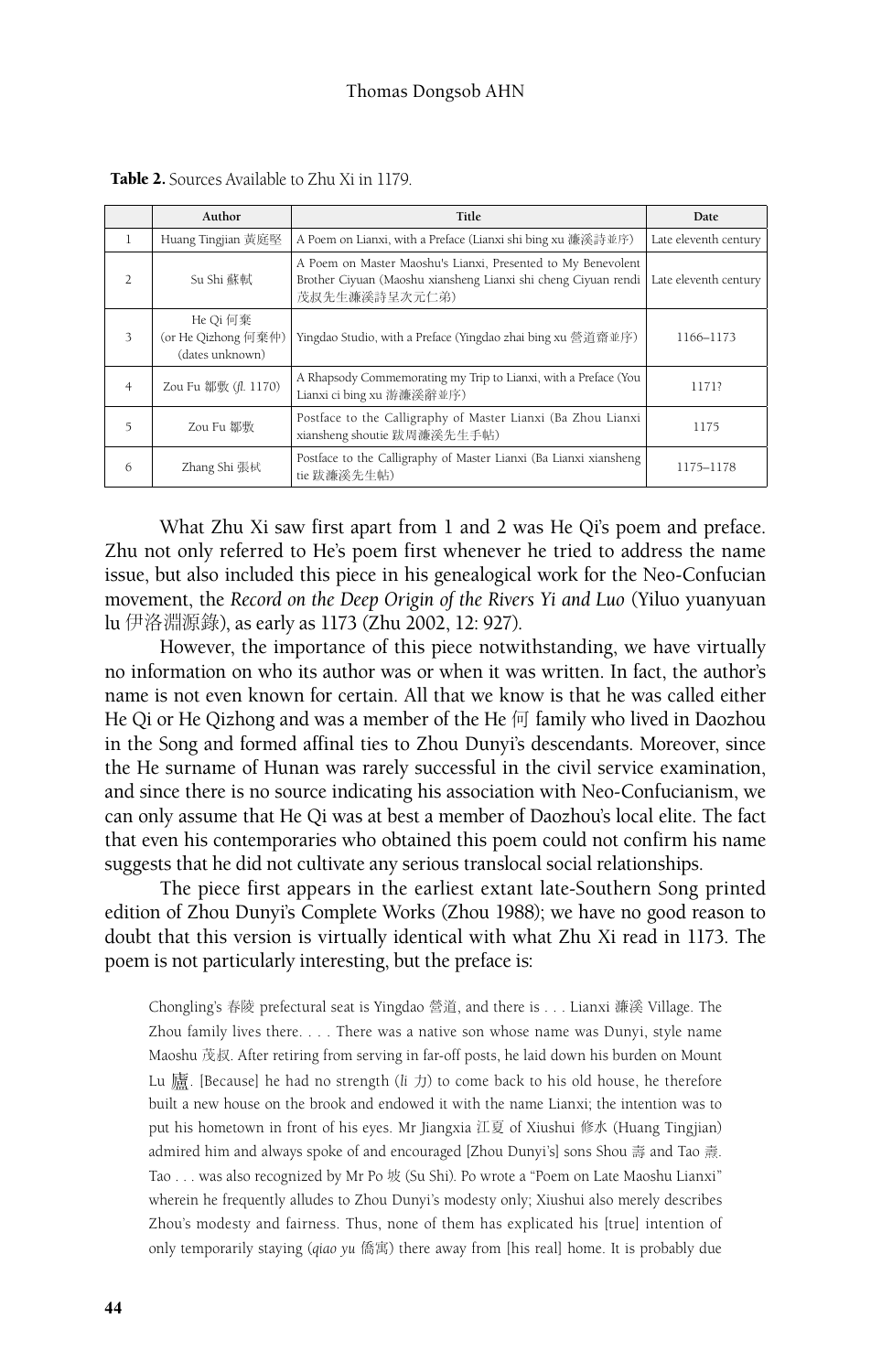to the juniors' failure to understand the elders' intention. . . . they all misunderstood the original intention of Zhou and their essays mistransmitted the information. Alas! It is indeed lamentable. . . (Zhou 2006, 123–124)

He Qi's preface delivers a few significant points. First, it is the earliest known text that notes the existence of the Lian 濂 Brook in Daozhou. Second, it is the earliest known text that endeavours to give a rationale as to why Zhou Dunyi's abandonment of his hometown does not contradict his supposed love of that hometown. Third, it criticises Su Shi, Huang Tingjian, and the two sons of Zhou Dunyi for their "failure" to understand Zhou's "intention."

Last but not least, this is perhaps the only place where Huang Tingjian is referred to as Mr Jiangxia 江夏 of Xiushui 修水. Xiushui is Huang's birthplace and the home of his ancestors as well. When he died in a certain prefecture in Guangxi 廣西, his place of exile, his disciples moved his body to Xiushui and buried it there, next to his paternal ancestors. Jiangxia is his choronym (*benwang* 本望).14 It may have been the case that this unusual reference was chosen on purpose to capture the attention of contemporary readers by making an ironic contrast between Huang's love of his hometown and his ignorance of Zhou Dunyi's birthplace-cumancestral hometown.<sup>15</sup>

An even more radical interpretation is possible when Huang Tingjian's better-known appellations are taken into consideration. Huang had been best known by his studio name Shangu 山谷, which was neither his hometown nor his *benwang*. He named himself after a certain Shangu Buddhist Monastery in Huoshan County 霍山 (m. Huoshan, Anhui 安徽), hundreds of miles away from his ancestral hometown as an expression of utmost admiration for the beauty of the scenery there. We do not know whether He Qi knew this or not; if he did, which is probable, then he might have deliberately avoided referring to Huang as Shangu to minimise the risk that his readers would make the connection to Zhou Dunyi's studio name "Lianxi," which likewise had nothing to do with Zhou's hometown. In other words, calling the poet "Shangu" would have offered too clear a parallel between Huang's love of the scenic beauty of Shangu and Zhou's love of the scenic beauty of Jiangzhou's Lian Brook.

Was He Qi responding directly to Lin Li's essay? Perhaps he was tacitly refuting Lin's arguments, without mentioning him by name. Thus, the work can

<sup>14</sup> Benwang, also known as *junwang* 郡望 or *junxing* 郡姓, refers to the place from which a lineage originated. It is a term reminiscent of the old aristocratic order of the pre-Tang era that survived the order itself. Many well-known surnames of Song were still preserving the memory of their *benwang*, such as Longxi 隴西 (m. Longxi, Gansu 甘肅) for the Li 李 surname. Zhou Dunyi himself was sometimes referred to by his *benwang*, Runan 汝南 (Runan, m. Henan) as well. See Bao Weimin and Wei Feng (2007) for the difference between the notions of household register (*huji* 戸籍), ancestral hometown (*zujudi* 祖居地), and *benwang*. See also David Johnson (1977, 30; 203) and Robert Hartwell (1982, 411–412).

<sup>15</sup> Moreover, it was very common for Song people to bury the bodies of their close kin "within reasonable proximity," not least for the convenience of the performance of seasonal rituals at the burial site. Beverly Bossler (1998, 42–43) therefore suggests that when we study a Song dynasty family's associated "location" or the "primary geographic attachment," the place of their burial ground should be taken as "the surest clue." Given this, Huang Tingjian's sons' labour in moving the body back to their "home" stands in sharp contrast to Zhou Dunyi's burial at Jiangzhou.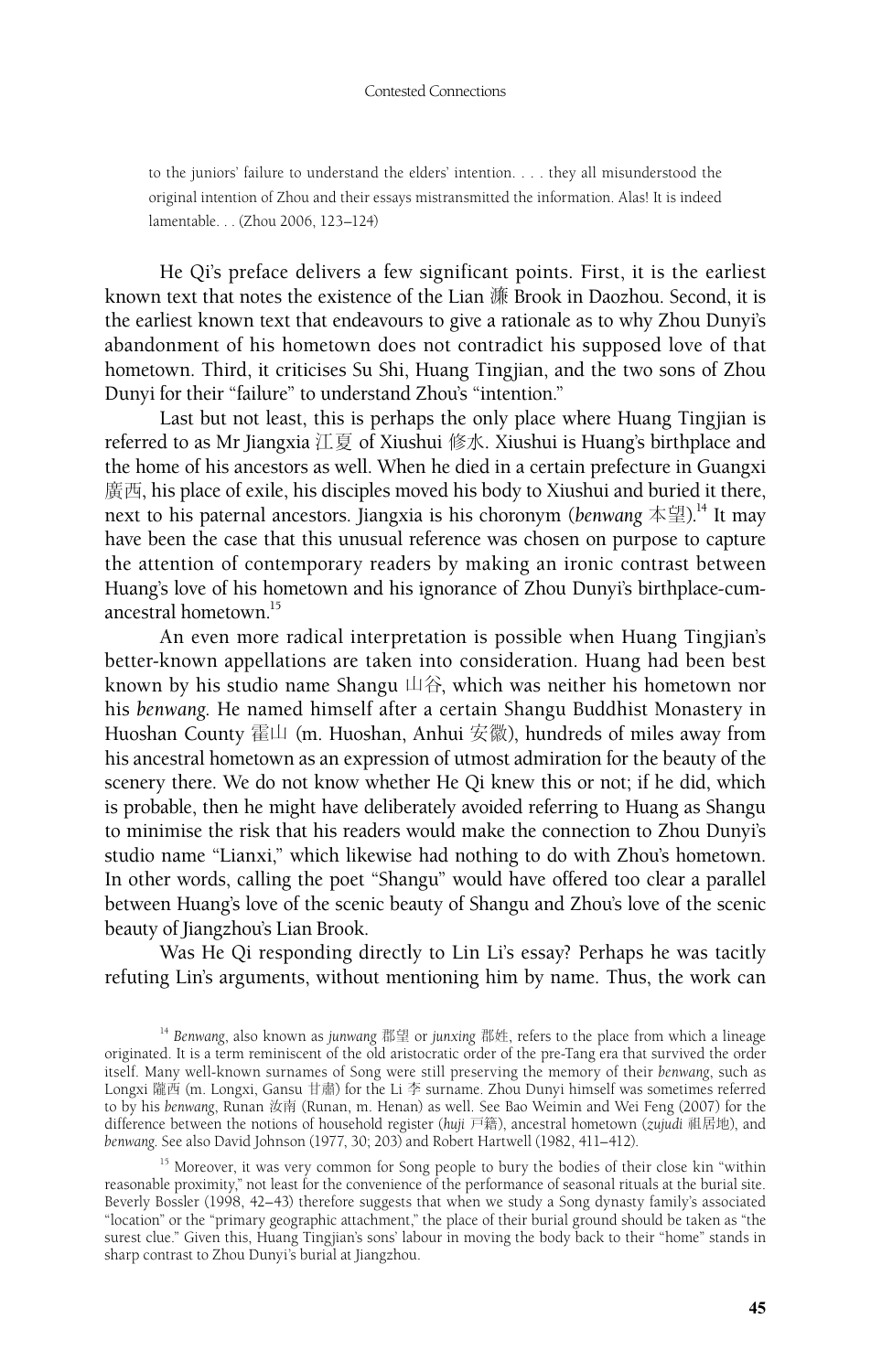best be viewed as a veiled criticism, if not a mere matter of coincidence. In any case, this essay provided the basic narrative structure and a collection of images to a group of literati, including Zhu Xi, who would later adapt and fine-tune them in favour of Daozhou.

Zou Fu's 鄒敷 (a. k. a. 鄒旉, *fl.* 1170) "Rhapsody" (Table 2, No. 4) is the first fully-developed, outright rejection of Lin Li's essay. In the preface to his "Rhapsody," Zou excerpts two passages from Huang Tingjian's poem and Lin's essay to criticise them for distorting the facts concerning the naming issue. What Zou contends in this piece, drawing on his own first-hand experience in Daozhou, coincides with He Qi's argument:

The master could not return home. Therefore he named his studio [in Jiangzhou] Lianxi to show that he had never forgotten his roots. (Zhou 2006, 124)

What Zou Fu saw in Zhou Dunyi's "hometown" was a dilapidated, unattended house, which was alleged to be where the master had spent his early days. Out of frustration, Zou went further to seek out Zhou's legacies from natural and cultural landscapes as well. He postulates a sort of "congruence" between Daozhou's inhabitants and the sublime quality of the natural landscape surrounding them. Below are lengthy parallels between the natural landscape of the locale and the morality of the native people, and even the morality inherent in the natural landscape itself:

| 諏先生之所復兮 | I asked what the Master revived.                                  |
|---------|-------------------------------------------------------------------|
| 已乎莫之知也  | Ah! Nobody knows.                                                 |
|         |                                                                   |
| 雲山矗而崇崇兮 | The clouds and the mountains are towering high.                   |
| 豈絶塵之姿也  | Is it [not] the appearance of those who retreat from the dirt     |
|         | [of the secular world]?                                           |
| 泉石激而泠泠兮 | Springs and stones are rapid, chilly, and refreshing.             |
| 抑玄誦之遺乎  | Is it [not] the lingering sounds of Confucian cultivation through |
|         | music?                                                            |
| 百卉秀而不枯兮 | Hundreds of plants flourish and never wither.                     |
| 豈道徳之輝乎  | Is it [not] the glory of the Way and the Virtue [of Zhou Dunyi]?  |
|         | (Zhou 2006, 125)                                                  |

In his depiction of Zhou Dunyi's "hometown," the residents, cultural legacies, morality, and the natural landscape are deeply intertwined in such a way that they form a cohesive whole. The envisioning of such a coherent picture led Zou to a familiar idea in which the production of such a great personage as Zhou must have been an inevitable consequence of that unity. In this regard, Zou concludes that it is "little wonder that [Huang's and Lin's] words are all wrong because [they] did not see [the master's] roots."<sup>16</sup>

<sup>&</sup>lt;sup>16</sup> Of course, Zou Fu was not the only Song literatus who believed that one could discern a man's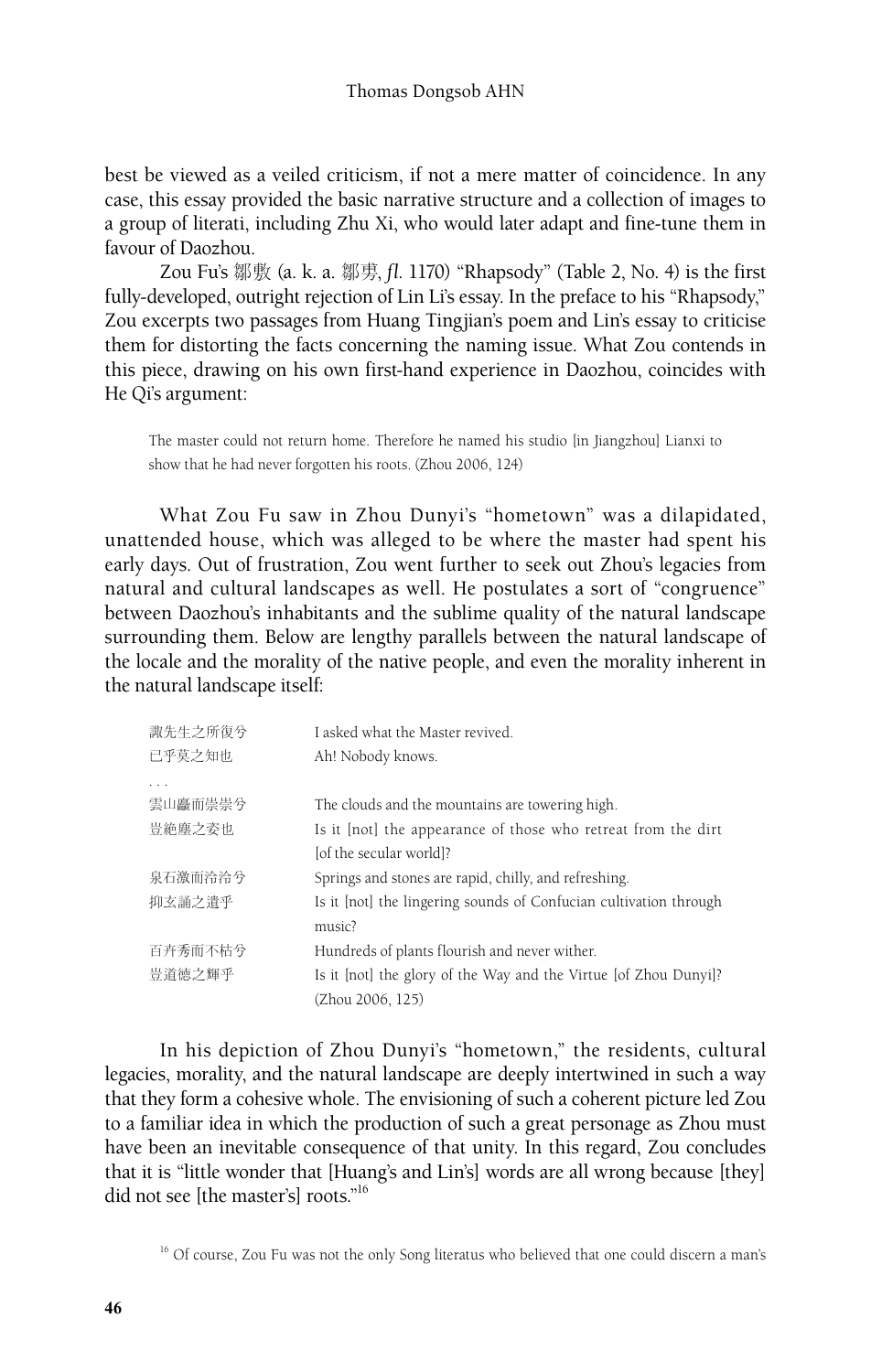What follows is an argument on the origin of the name of the Lian 濂 Brook in Daozhou. Yuan Jie 元結 (723–772) was a Tang literatus who had once governed Daozhou. He was known for endowing landscapes with original names, terms that he coined himself. His favourite way of coming up with a name was to combine the "water" radical with a character representing a certain virtue (e.g., Xiao 涍 for filial piety, Zhi 淔 for uprightness, or Fang 汸 for integrity). Finding no extant text that says Yuan coined Lian 濂, Zou Fu concludes that the people of Daozhou must have devised the term by coupling the "water" radical with "modesty (*lian* 廉)," following the wisdom of Yuan Jie.

His lamentation on people's ignorance of the "truth" raises an interesting question. Is it not paradoxical for the Daozhou literati to have been trying to reinforce their connections to Zhou Dunyi when they were unaware of who he was? Can we find a reasonable explanation for this?

In considering this seeming contradiction, we must bear in mind that what we know today of Zhou Dunyi's character is the product of a reconstruction undertaken during the late 1160s and 70s. The earliest commemorative essays for Zhou Dunyi shrines in Yongzhou and Daozhou, written in 1158 and 1159, respectively, neither say anything about the origin of the name Lianxi nor contain any local voice offering anecdotal stories about Zhou. Moreover, the 1159 Daozhou essay says that the then prefect of Daozhou, a certain Xiang 向, had to "persuade" the local elite to agree to the project.

To speak in anthropological parlance, one's reputation is dependent on the recognition afforded by others. People tend first to heed others' recommendations before forming their own judgments.17 Moreover, as Pierre Bourdieu has brilliantly demonstrated, those with a high volume of cultural capital tend to wield greater power in judging the legitimacy of a taste or work (Bourdieu 1979, 20–22). Simply put, Zhu Xi and his disciples were endowed with such cultural capital that it was they who were in a position to instruct the people of Daozhou as to whom they should be legitimately proud of, and not the other way around. Thus, it was only when the outsiders arrived at the prefecture looking for traces of Zhou Dunyi's presence that the people of Daozhou became aware that they possessed a potentially momentous resource.18 Once they realised what they had, the Daozhou elites wasted little time capitalising on it. Thus, we see Zou Fu's lamentation in 1171 giving way to surprise in 1175 when he meets a local student who claims to have two pieces of Zhou's calligraphy.<sup>19</sup>

Zou Fu's essay explains that, while he had been a teacher in the prefectural school of Daozhou since 1171, it was only after 1175 that he came to obtain the

greatness from the natural/cultural objects of the place with which he was associated. See Cong E. Zhang for Lu You's quest for Su Shi's legacies (Zhang 2011, 191).

<sup>&</sup>lt;sup>17</sup> To put it differently, our "desire is the desire of the Other" (Lacan 1977, 235).

<sup>&</sup>lt;sup>18</sup> This is comparable to what happened to Charles Strickland's posthumous works as depicted in the *Moon and Sixpence*. Observing the influx of outsiders in search of Strickland's works, the islanders who had not been aware of the value of this idiosyncratic artist's paintings suddenly begin hunting for any piece of work that he might have left on the island (Maugham 1919).

<sup>&</sup>lt;sup>19</sup> This paragraph is inspired by Anne Gerritsen (2007, 62).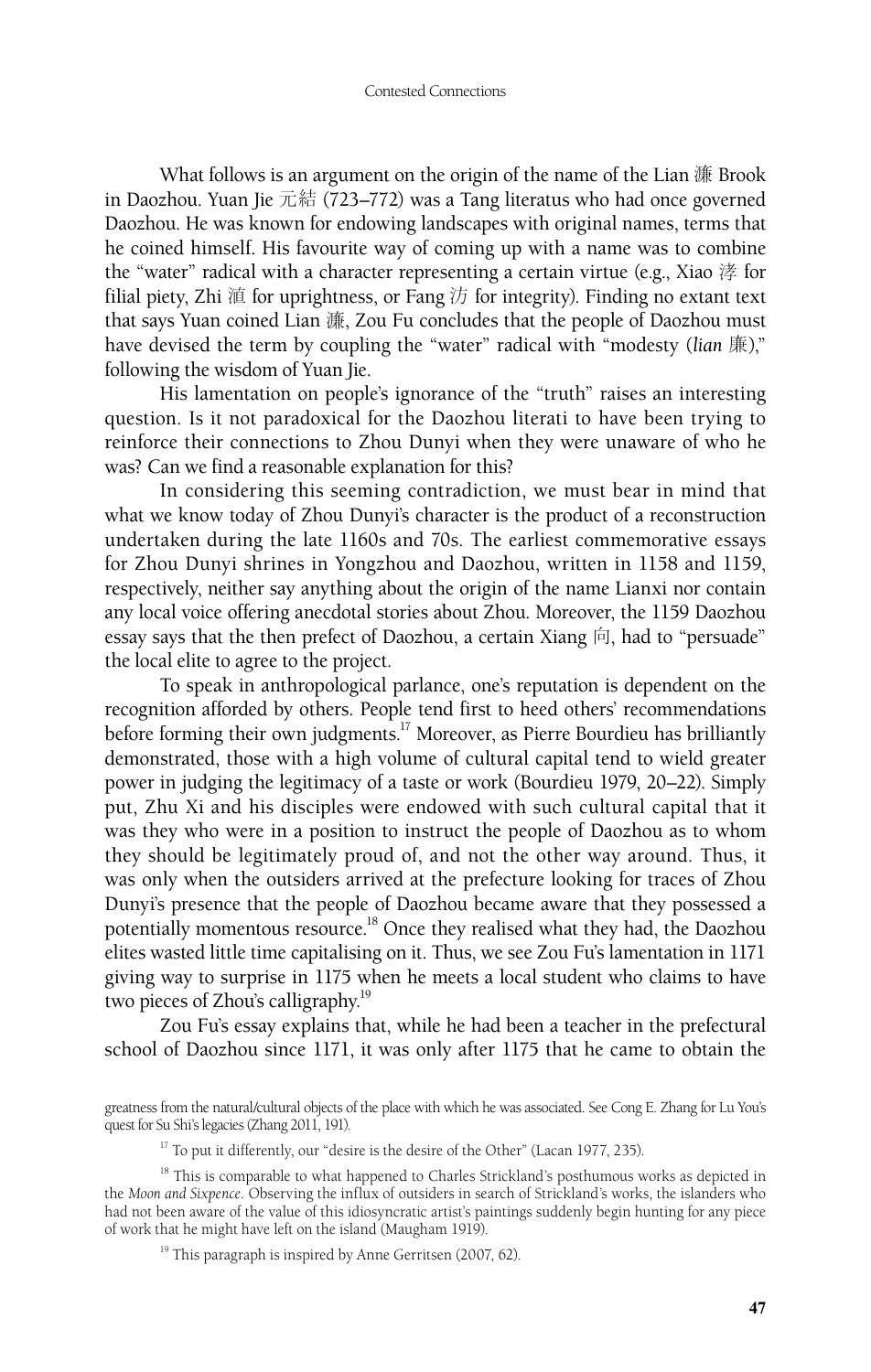calligraphy of Zhou Dunyi from one Hu Yuanding 胡元鼎. Zou reverently engraved the piece on a stone tablet, which he installed in front of the Daozhou Zhou Dunyi shrine (Zhou 2006, 105).

Zou Fu was a Fujianese Zhu Xi devotee who had no ties to Daozhou before his appointment to a teaching post there; he was an outsider, a Neo-Confucian whose range of activities surely exceeded the confines of Daozhou. By contrast, local elders or students such as Hu Yuanding were most likely from the local elite who might have been unaware of Zhu Xi followers' adulation of Zhou Dunyi. The contact between the two groups reveals the nature of so-called Neo-Confucian "proselytization" procedures (Neskar 1993, 418). By the time Zou Fu returned to Fujian and reported to Zhu Xi what he had seen and heard in Daozhou, the Daozhou local elite had become conscious of the symbolic value of the philosopher to such an extent that some even ventured beyond their borders seeking more prominent Neo-Confucian figures who could appreciate the value of their precious heritage. Consider Zhang Shi's "Postface to the Calligraphy of Master Lianxi:"

To the right are two pieces of calligraphy by Master Zhou Lianxi. I came to Guilin 桂林 (m. Guilin, Guangxi), which is close to the master's hometown. Because He Shixian 何士先 (*fl.* 1175) came from that locale to pay a visit to me, I entrusted him to seek out the calligraphy of the master. Later, a certain Hu Liangfu 胡良輔 (*fl.* 1175) brought me these two writings and a rubbing of the stone inscription of the *Zhou Family Genealogy*. Liangfu is a man from the master's affinal family. . . . The stone inscription also records that the Lianxi Retreat was there in the village, west of the Shitang 石塘 Bridge. Thus, it is clear that there had been such a name from the past. The master, late in his life, built a house under Mount Lu. Because there was also a brook, he named that after the one in Daozhou. It was to show that he had never forgotten his roots. Liangfu said that the elders of the town had transmitted [this whole story], and still were able to testify to the master's intention. . . . (Zhou 2006,  $105$ )<sup>20</sup>

We do not know who He Shixian and Hu Liangfu were. What we do know is that both the He and Hu families were in-laws of the Zhou surname of Daozhou; and that Guilin is 200 km away from Daozhou, which, while not close by, is not as far as Zhang Shi's hometown Changsha (440 km away). We also know that He Shixian was not a neutral observer but, in fact, affiliated himself with another Daozhou Zhou Dunyi shrine through donation in 1180 with four other literati (Zhou 2006, 183) and wrote a commemorative essay for it (Zhou 2006, 141); and that Hu Liangfu was possibly Hu Yuanding.

While there is no direct evidence that the two Hus mentioned in the two "Postfaces" are the same person, there are reasons to conjecture that they are at least closely connected: First, both "Postfaces"—Zou Fu's and Zhang Shi's deal with the same specimens (Zhou 2006, 104); second, since the piece of calligraphy was such a precious artefact, it is not likely that Hu Yuanding would have entrusted it to anyone but a very close family member, if he let it out of his

 $20$  The exact date of the composition is unknown. Given Zhang Shi's career, it must have been between 1175 and 1178.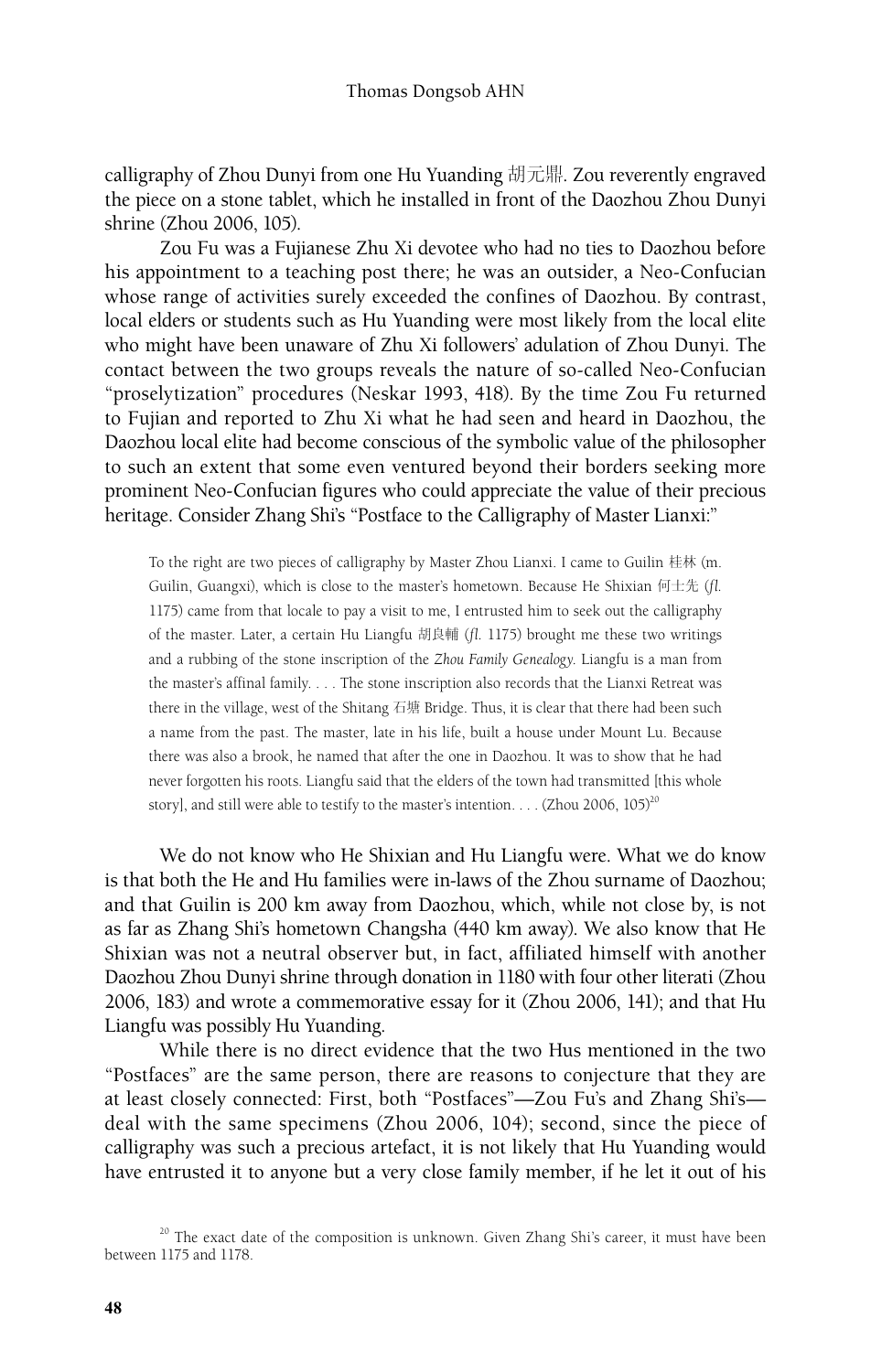grasp at all; third, Hu, in the second postface, repeats nearly verbatim what Zou Fu had stated in his "Rhapsody" on the name issue a couple of years previously, including the key phrase, "he had never forgotten his roots" (*buwang qiben* 不忘其 本). These circumstances all suggest either that Hu Liangfu was Hu Yuanding; or, at a minimum, that he was someone who was well aware of the debates going on around his hometown and was a close acquaintance of Hu Liangfu.

Alternatively, considering the following points, we may boldly interpret the two men's visit to Zhang Shi as a carefully designed diplomatic mission. From the essay, we see that Zhang Shi had not known them prior to the meeting, which suggests that it was not a visit propelled by any personal relationship. The two men from Daozhou clearly understood what kind of arguments they must make in order to convince Zhang Shi, and what pieces of information they should provide in support of their claim. That Hu brought a supporting document, the *Zhou Family Genealogy*, to make his case indicates the level of preparation and deliberation. From this perspective, we can infer the existence and agency of local Daozhou elite society with a shared opinion who decided to dispatch the two men as their delegates to the world of Neo-Confucians. The village elders whose voices Hu Liangfu was citing might also have come from that same sector of society. In any case, the contrast between the two different roles played by the "elders" in the pieces written by the two supporters of the Daozhou campaign is intriguing. The village elders whom Zou Fu's essay had previously disparaged for being oblivious to Zhou Dunyi's existence were remarkably transformed less than a decade later into trustworthy witnesses in Zhang Shi's postface. Or one might say that these villagers had been "awakened" in the intervening years.<sup>21</sup>

It seems plausible that the real motivation for the Daozhou elders dispatching an expedition to Zhang Shi's location was the enormous gap between Zou Fu's stature and that of Zhang Shi. The latter was a bright star of the Hunan school of thought; the eldest son of a war hero; a promising young politician who had been given an audience by the emperor; and one of the "three masters of the south-east" whose fame could only be matched by the other two of the trio, Lü Zuqian 呂祖謙 (1137–1181) and Zhu Xi. Also, he was the pivot of the Hunanese literati network of the latter half of the twelfth century (Liao 2011, 102–105). Therefore, Zhang Shi's appreciation and acknowledgement would have enhanced the value of the calligraphy specimens. However, it is surprising that Hu Liangfu did not merely ask for a postface, but turned the pieces over to Zhang Shi.

... I ... had the chance, early in my life, to bow before the image of the Master. Now I have also managed to obtain some of his calligraphy and safeguard it (*cang zhi* 藏之). (Zhou 2006, 105)

### What should we make of this? If the piece of calligraphy were that precious,

<sup>21</sup> One might also say that Hu "internalised" Zou Fu's view. According to Edward Said (1995, intro.), internalisation is a social phenomenon whereby people of lesser power accept as true the images of themselves that their hegemonic neighbours have represented to be the reality.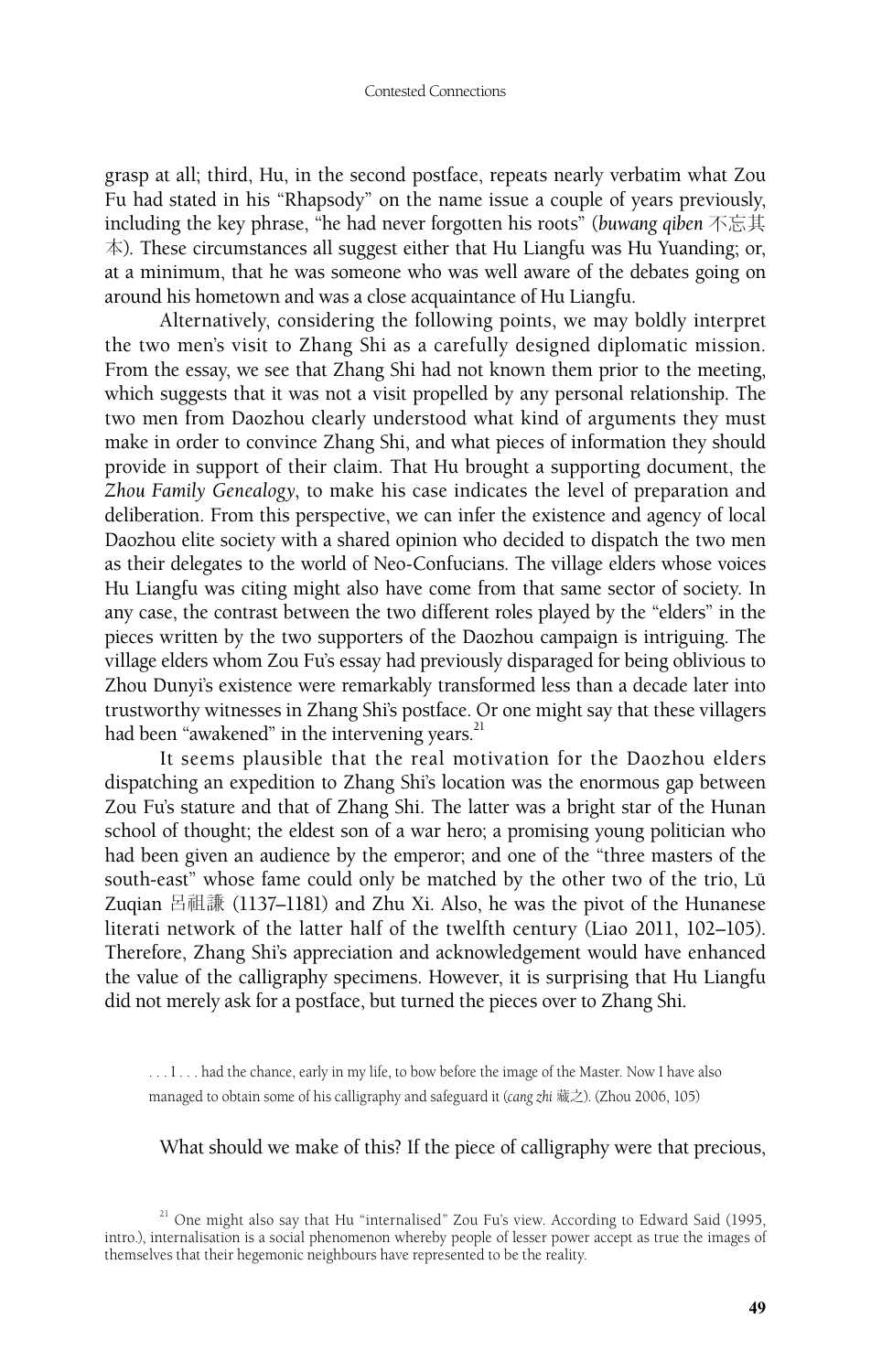why did Hu Liangfu part with them? One possible explanation is the notion that every gift incurs an obligation while affording prestige to the giver (Bourdieu 1977,  $171-183$ ).<sup>22</sup> David Nivison makes the same point in expounding the meaning of *de* 德 in the ancient Chinese context.

Person A does some generous or considerate thing for B, in a sense sacrificing him- or herself. B feels compelled to respond. B feels this compulsion, by a sort of transference, as a 'moral force' emanating from A. (Nivison and Van Norden 1996, 33)

If we were to accept that all gifts were not free and required something in return, it would be necessary to investigate what Hu Liangfu received in return for his gift. Although Zhang Shi had been interested in the works of master "Lianxi" for a long time—at least from 1158 when he wrote the first ever commemorative essay for a Zhou Dunyi shrine—he had not been aware of the existence of the homonymic brook in Daozhou, nor of the controversy attached to it. Moreover, the "image" he mentions above is the portrait installed in the Yongzhou shrine, which was originally obtained from Jiangzhou. That the promoters of the 1158 Yongzhou shrine, including Zhang, went all the way to Jiangzhou to obtain a copy of Zhou's portrait rather than going to nearby Daozhou confirms that, at least as late as 1158, Daozhou's connection to Zhou Dunyi was not recognised even by its closest neighbour.

Convincing this very influential figure of the Daozhou narrative must have been considered a great achievement in itself for Hu Liangfu, He Shixian, and his Daozhou colleagues. In other words, the prestige accruing to Daozhou from having Zhang Shi recognise these facts would have constituted enough of a return on the gift. For that matter, how much more prestige would accrue when Zhang Shi wrote a commemorative essay for the recently renovated Daozhou Zhou Dunyi shrine, in which he wholeheartedly endorsed Daozhou's claim? Zhang would indeed compose such an essay for Daozhou, giving full credence to Daozhou's version of the story, no later than 1178.

#### Daozhou's Victory

Daozhou literati's heroic efforts bore fruit a decade after Lin Li's controversial essay when Zhu Xi and Zhang Shi renovated and composed commemorative essays for Zhou Dunyi shrines in Jiangzhou and Daozhou, respectively.

Zhang Shi's 1178 essay for the Daozhou Zhou Dunyi shrine is composed of three disparate parts. The first part conveys what "a certain man of Chongling (Daozhou)" told Zhang Shi about the "fact" that the master had "never forgotten where he was born," which is a verbatim repetition of the story he heard from Hu Liangfu a few years earlier. The second part, the longest, is a virtually freestanding

 $^{22}$  Note that there is both continuity and change in Bourdieu's theory of gift exchange throughout his career; this is the view he espoused in his early years. Although his famous understanding of the economy of symbolic goods continued to form the bedrock of his theory, he nonetheless added a significant moral-prescriptive layer to it in his final statement on this topic (Bourdieu 2000, 191–201; Silber 2009). I thank Cheung Hiu Yu for bringing these texts to my attention.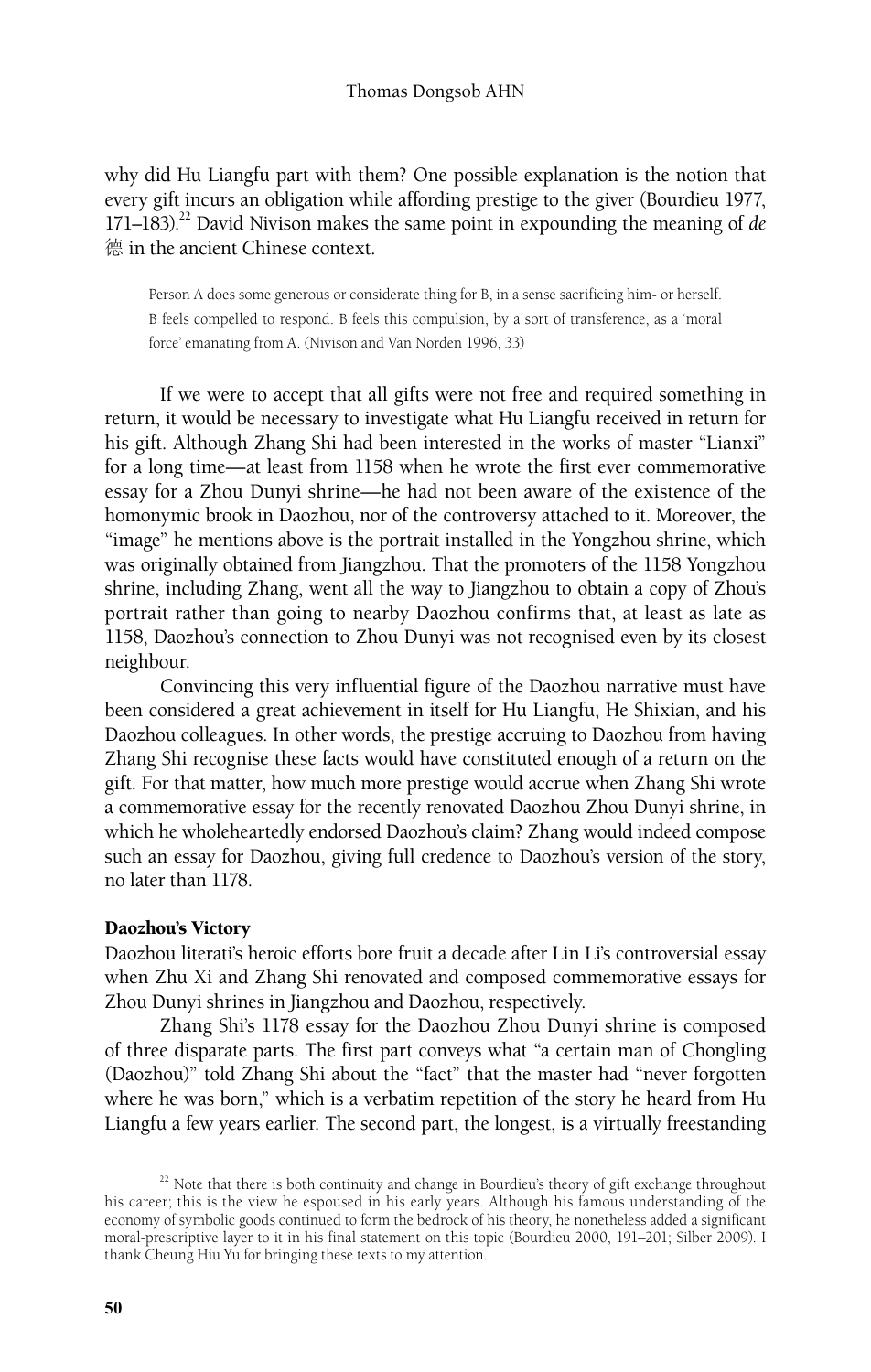philosophical essay dealing with the role Zhou Dunyi played in promoting the "True Way." The final part consists of a brief tribute to the initiator of the project, a prefect named Zhao 趙.

It seems as though one of the goals of Zhang Shi's essay was to maintain a level of political correctness by giving attention to the three interest groups who participated in the building of the shrine: the people of Daozhou, the prefect, and the Neo-Confucians. The allocation of space among these groups significantly differed from the 1159 Daozhou Zhou Dunyi shrine essay that it superseded. The latter essay, written by a non-Neo-Confucian literatus, Hu Quan 胡銓 (1102–1180), devotes the most space to prefect Xiang 向 at the expense of the other local voices, implying that Xiang's role was the most important; even the enshrinee is all but ignored. Understandably, Zhu Xi found it unacceptable (Zhu 2002, 21: 1305–1306). Thus, both Neo-Confucians and the people of Daozhou might have been happy to see their voices better highlighted in the new essay.

By the same token, we can infer the satisfaction that the people of Daozhou must have felt upon learning that their version of the brook story was included in Zhu Xi's 1177 commemorative essay for the Jiangzhou Zhou Dunyi shrine, which effectively outdated and superseded Lin Li's "problematic" essay.

However, the fact that Zhu Xi gave a favourable account of Daozhou does not necessarily mean that he slighted the people of Jiangzhou. On the contrary, the 1177 Jiangzhou essay adopts a cautious approach so as not to offend the local readers. Zhu Xi devotes only thirteen characters to Daozhou's narrative, less than a third of the number contained in Zhang Shi's 1178 Daozhou essay. Even though Zhu's 1177 essay attests to Zhou Dunyi having named Jiangzhou's Lianxi after Daozhou's Lianxi, it says nothing about Zhou's "intention," nor his "roots," nor does it refute Lin Li's argument directly. Rather, it is presented as if the author is completely ignorant of the debate and merely wishes to eulogise the philosopher. Furthermore, it seems that the essay deliberately avoids any reference to localist narratives. This stands in sharp contrast to Zhang Shi's essay in which the local voice was foregrounded.

The Sage Ancestor (Emperor Song Taizu) received the mandate. The Five Planets gathered into the constellation Kui  $\hat{\Xi}$ , and the movement of culture truly began. Thereafter, the weakened vital energy was strengthened, its fragmented condition became whole, and a pure and bright endowment could be wholly bestowed upon man. Thus, the master [Zhou Dunyi] emerged from this [condition]. (Zhu 2002, 24: 3740) $^{23}$ 

While Lin Li strove through the medium of vital energy (*qi* 氣) to enhance the congruence between the human inhabitants of Jiangzhou and the local natural-cultural landscapes, Zhu Xi moves the focus into a broader realm that includes the movement of the Five Planets into a certain constellation, the change of dynasties, a new trend in intellectual history, Heaven's will, and so on. For him, the philosopher's birth was not the consequence of the condensation of the

 $23$  The translation is Neskar's (1993, 351–353), with some minor corrections.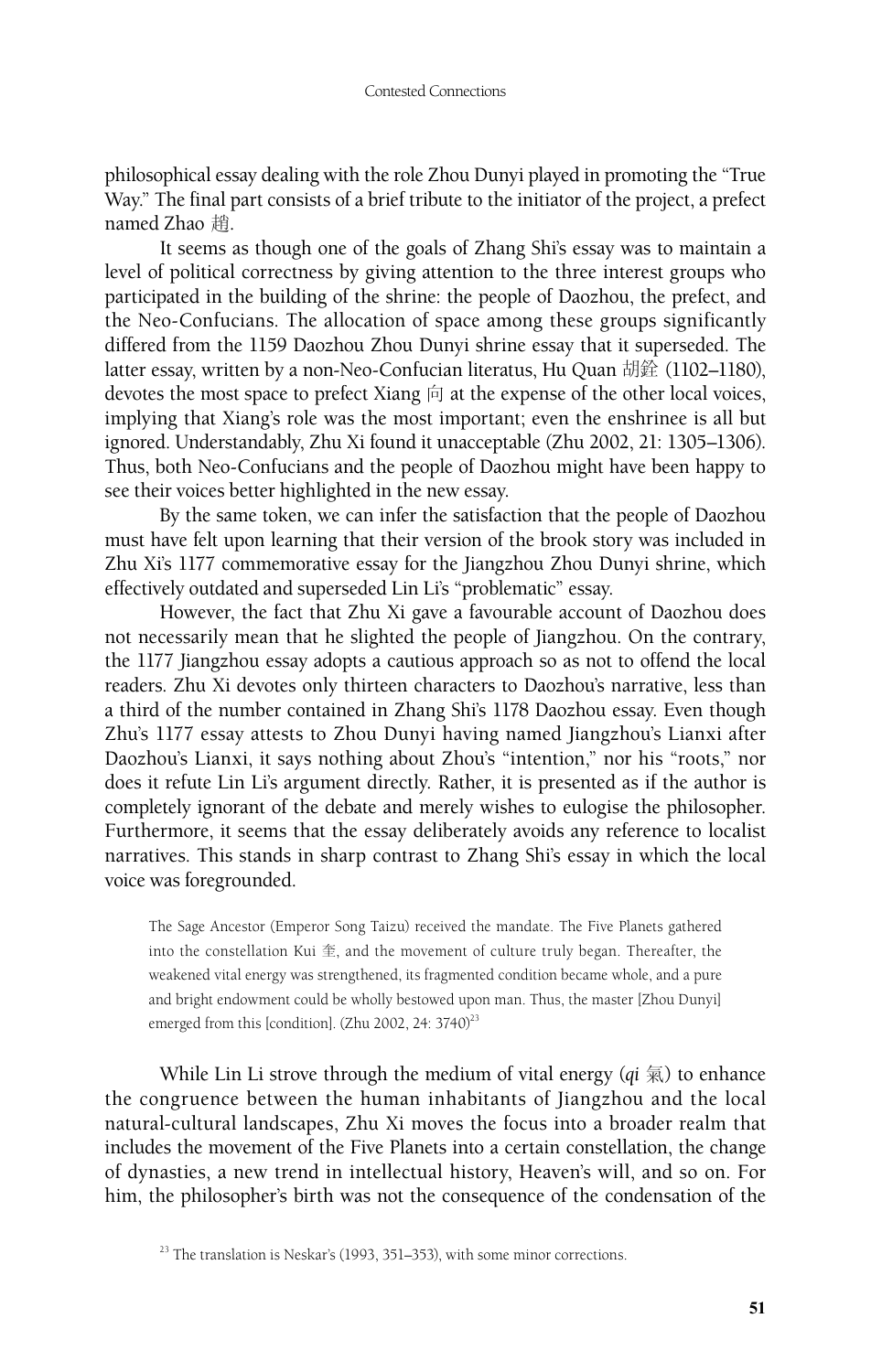sterling *qi* of any local landscapes but the inevitable consequence of a "bestowal of Heaven" that could be traced to the auspicious movements of the celestial bodies at the beginning of the dynasty.<sup>24</sup> As Neskar argues, this essay may be a piece of "hagiography" that displays not only Zhu Xi's "philosophical, genealogical, cosmological, social, and political" needs but also his faith (1993, 354).

However, what Neskar does not consider seriously is the possibility that Zhu Xi deliberately detached Zhou Dunyi from any particular "local" context and resituated him in the much broader, national, universal, and abstract context simply so as not to provoke Jiangzhou's readership. What would be the point of provoking the elites of Jiangzhou by telling them that their hero was a product of the best *qi* of Daozhou? In other words, the location where his essay was inscribed may well have shaped the contents.<sup>25</sup>

To bolster the argument that Zhu Xi's grandiose narrative in the commemorative essay for the Jiangzhou Zhou Dunyi shrine was intended not only to inspire awe and reverence in its readers (i.e., "hagiographic writing") but also to avoid any semblance of siding with Daozhou (i.e. "cautious writing"), at least two assumptions must be substantiated: (1) that Zhu Xi was sympathetic to the Daozhou narrative; and (2) that, this sympathy notwithstanding, he preferred not to offend anyone involved. It seems that both were the case.

First, although it was he who asked Lin to build a shrine to honour Zhou Dunyi, Zhu Xi could hardly have anticipated Lin Li's argument that the water radical of the character *lian* 濂 should be removed (Zhu 2002, 21:1305–1306). Zhu was critical of Lin's argument from the outset.

Also, it seems that Zhu Xi had a personal preference for Daozhou's story. Although he had coined, following the vogue, a good number of studio names and sobriquets, the one he preferred to use most often was "Xin'an" 新安 (m. Wuyuan 婺源, Jiangxi), his paternal ancestral hometown. Zhu, as Zhou had done, lived most of his life in a place far away from his ancestral hometown. But unlike Zhou, Zhu maintained an interest in "hometown" affairs and visited Xin'an several times, never referring to Jianyang 建陽 (m. Jianyang, Fujian), his *de facto* home, as his hometown. It is likely that he deemed it a matter of virtue to remain loyal to one's "roots." It is thus possible that he was inclined to depict the master Zhou, whom he revered as a virtual sage, as a hometown-loyalist like himself.

Zhu Xi says in his "Postface to the Second Collation" (Table 1, No. 3) that no sooner had he read He Qi's poem than he included it in his *Record on the Deep Origin of the Rivers Yi and Luo* in 1173. This suggests that he was receptive to the

<sup>25</sup> Another good example of this "reconciliation" type of commemorative essay is found in Robert Hymes' case study of Fuzhou; there, a Zhu Xi admirer prefect tried to reconcile Zhu Xi's thought and that of his arch-rival Lu Jiuyuan, who happened to be the cultural hero of the locality (Hymes 2002, 141–142).

 $24$  Zhu Xi was certainly not against localism. However, given that Song elites in general believed that the *qi* of a man comes from a variety of sources, including constellations, mountains, rivers, parents, and so on, Zhu's essay's lack of any localist accounts is intriguing. It could be tantamount to downplaying and so on, Zhu's essay's lack of any localist accounts is intriguing. It could be tantamount to downplaying the significance of the *qi* of local landscapes in constituting the body and the mind of the person in question. By contrast, Ming dynasty commemorative essays for Daozhou Zhou Dunyi shrines abound with localist accounts; they attribute his birth almost exclusively to local mountains, brooks, springs, and rocks, and rarely to Heaven or constellations (Wang Wanxia 2013, 53; 55–56).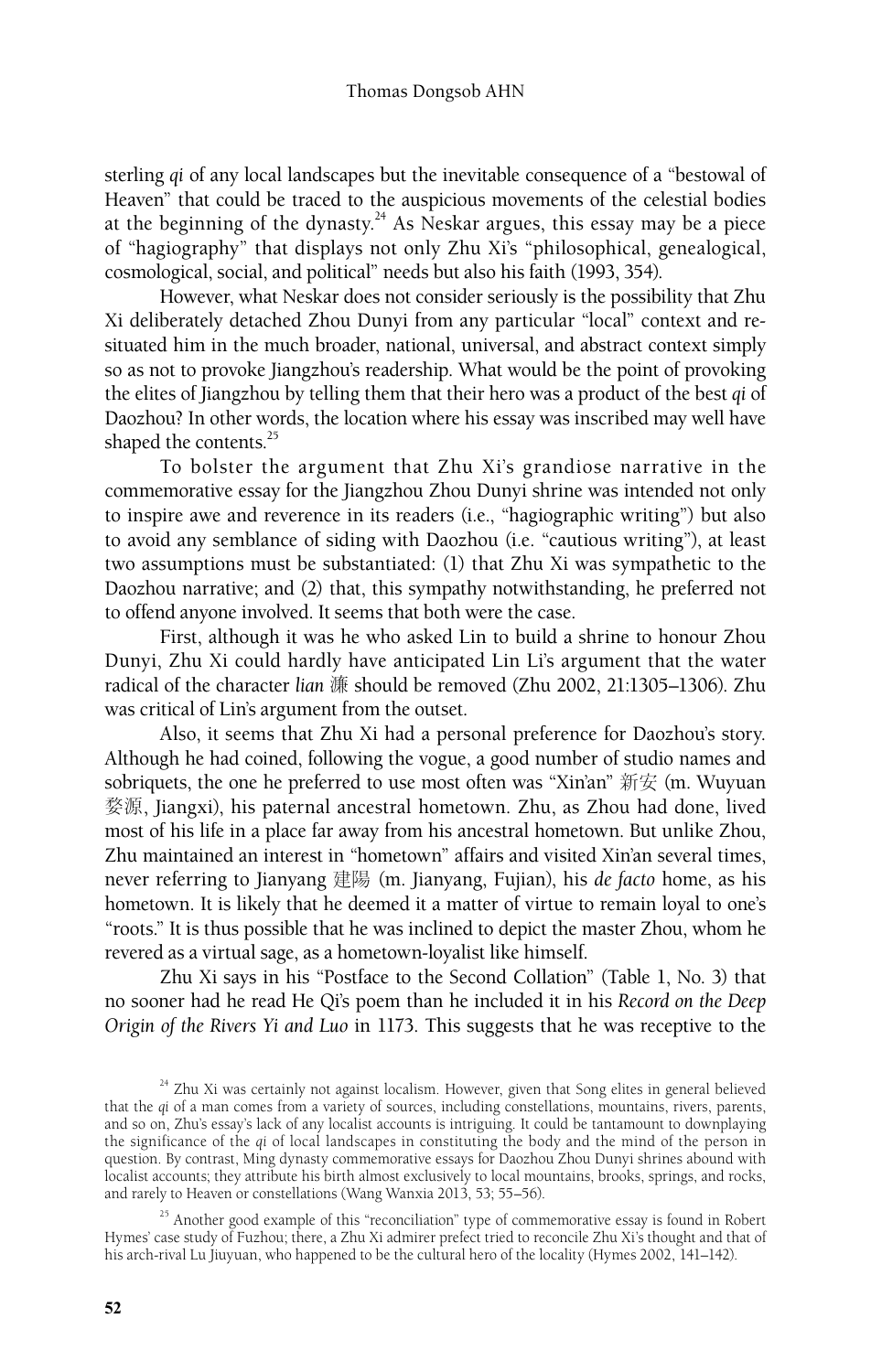views it expressed even before encountering any substantive evidence.

Second, his alacrity notwithstanding, prior to his composition of the commemorative essay for Jiangzhou Zhou Dunyi shrine in 1177, Zhu Xi did not produce any widely accessible essay on the name issue. In one postface to Zhou Dunyi's works, Zhu is candid about his reluctance to go against the prevailing view (Table 1, No. 2).

That Lin Li had a good amount of political power and was increasingly disappointed with Zhu Xi's scholarship and political activities is another argument for his cautious posture. As time went on, the rift between the two men became sufficiently well-known in the court that, by the 1180s at least, those who sought to make trouble for Zhu appropriated the feud (De Weerdt 2007, 38–39). It was ironic that Zhu came to offend Lin while expounding on Zhou Dunyi's notion of the Great Ultimate to him in 1182, which led Lin to impeach Zhu. The impeachment provoked angry responses from Zhu Xi's allies and the emperor consequently felt compelled to demote both of them (Chen and Du 2012).

One may argue that Zhu Xi's publication of the *Record* was itself tantamount to taking a public stance on the issue. However, although it was he who drafted the text, it was not Zhu himself who published the *Record*. He circulated a few copies among his close friends and disciples; a publisher somehow obtained one of these and published it without his consent. Zhu complained, but to no avail. $^{26}$ 

Lastly, the most important evidence in support of the "cautious writing" proposition comes from Zhu's five other essays for different Zhou Dunyi shrines. None of them, whether written before or after 1177, contain any element that one might regard as "hagiographic." All six demonstrate careful consideration of the locales' possession of Zhou Dunyi's legacies that qualify them to honour him without mentioning anything along the lines of "bestowal of Heaven." To say that the 1177 Jiangzhou essay somehow proves that Zhu Xi was engaged in a relentless campaign to sanctify the origin of Zhou Dunyi, one must first explain away the more prevalent secular and localist tone that we find in his five other commemorative essays—a task that would be challenging, if not impossible.

It makes more sense to assume that Zhu Xi's 1177 Jiangzhou essay was an aberration. A plausible explanation for the conspicuous differences in this essay is that, finding himself between the Scylla of Daozhou and the Charybdis of Jiangzhou, he eschewed localism and focussed instead on the translocal perspective in the form of "Heavenly bestowal."27 We can surmise that, had the people of Daozhou given him gifts similar to those they gave to Zhang Shi, the tone of the essay might perhaps have been different.<sup>28</sup>

<sup>28</sup> They actually did proffer such gifts, but only after 1180. Just as Hu Liangfu socialised with Zhang Shi, Zhou Zhiqing, a great grandson of Zhou Dunyi, was interacting with Zhu Xi. When Zhiqing

<sup>&</sup>lt;sup>26</sup> For the publication and debate on the authorship of the text, see Zhu Xi (2002, 12: 909–911). Zhu Xi also hesitated to publish his commentary on the *Explanation of the Diagram of the Great Ultimate* (Taiji tushuo 太極圖說). He published it in 1188, eighteen years after completion. Zhu explained that the delay was caused by other scholars' criticism of Zhou Dunyi's philosophical orientation (Adler 2014, 38).

 $27$  For a more theoretical discussion on the habit of "writing between the lines" to avoid any negative political consequence, see Leo Strauss (1952, 22–37).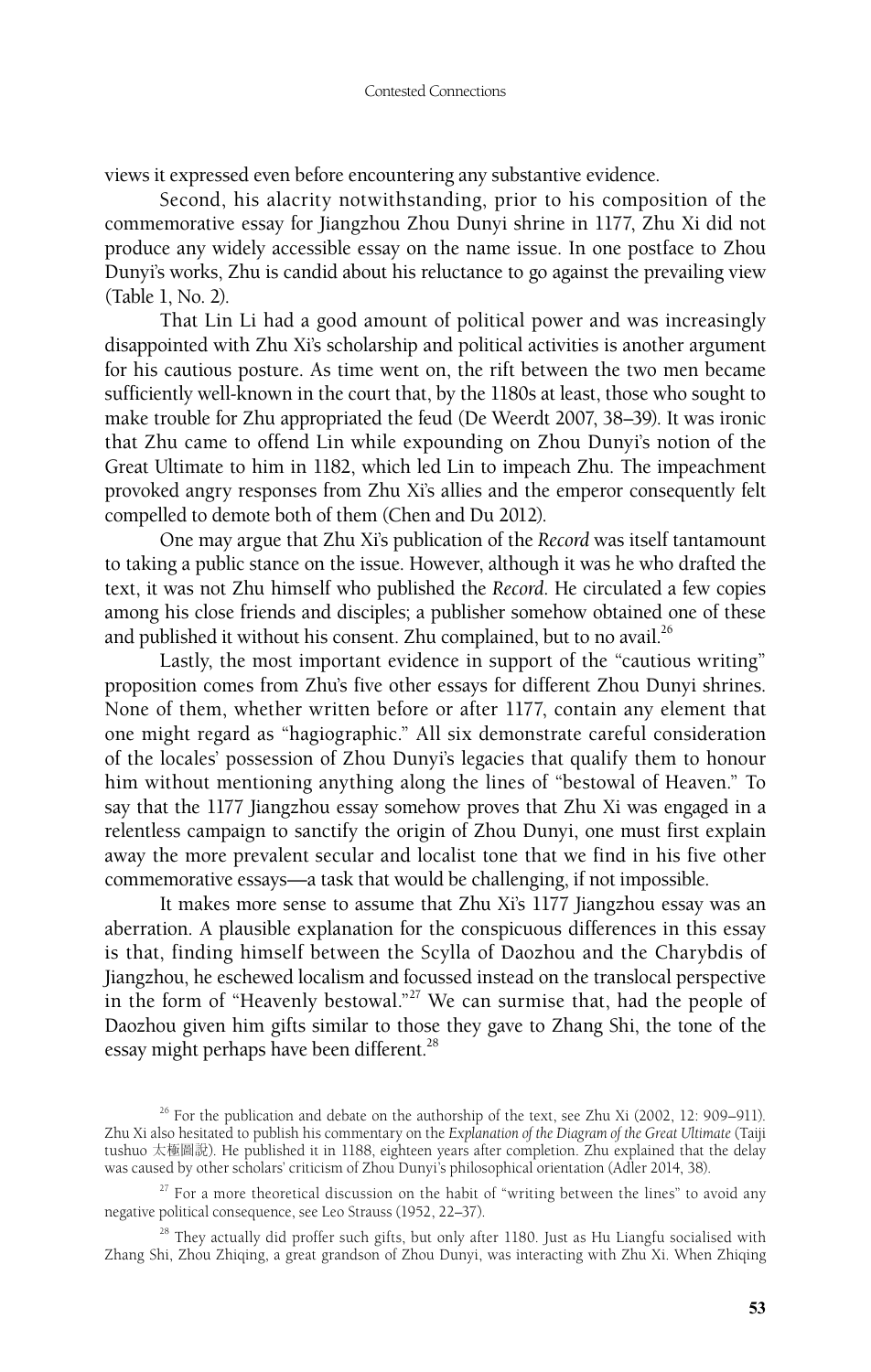In any event, the essay did present Daozhou's version of the story, however subdued the tone may have been, and this inclusion may have satisfied the people of Daozhou. They must have become even more satisfied when virtually all commemorative essays for Zhou Dunyi shrines composed after 1180 refrained from mentioning the name issue directly, many simply repeating what Zhu Xi wrote in his 1177 Jiangzhou essay. Also, Zhu Xi may have taken the welcome afforded by the people of Jiangzhou when he visited there in 1181 (Zhu 2002, 24: 3984–3985) as a reward for his discretion.

# The Aftermath

The sudden rise of Zhou Dunyi's reputation in Southern Song literati society owed much to Zhu Xi. Unlike Zhou, Zhu had already earned considerable fame during his lifetime, not to mention his enormous influence in standardising the interpretation of the thought of major Northern Song thinkers. After the publication of his commentary on Zhou Dunyi's masterpieces in 1188, practically all editions of Zhou's *Complete* Works were printed with this commentary included.<sup>29</sup> Therefore, when Zhu, the major stakeholder, made a final judgment on the name issue, the controversy was put to rest (Zhou 2006, 183).

While the debate over the name was over, thanks to Zhu Xi and his chief ally Zhang Shi, the rivalry persisted. Even after 1177, many Zhou Dunyi shrines were constructed or renovated in Jiangzhou, each requiring its own commemorative essay. In such cases, the essay writers had to revisit the issue. For example, when the Vice Grand Councillor Lou Yue 樓鑰 (1137–1213) was asked to write the name plaque for a Jiangzhou Zhou Dunyi shrine in the early 1210s, he had to thoroughly reinvestigate the available materials, including a rubbing of Lin Li's essay, to determine how to write Zhou's studio name correctly. Although he chose *lian* 濂 in the end, he agreed nonetheless with Lin's basic assumption that the character had an independent meaning regardless of where it came from, thereby partly undercutting Daozhou's claim (QSW 263: 350).

Likewise, Daozhou was sensitive to Jiangzhou's frequent commemoration of Zhou Dunyi. When a prefect of Daozhou petitioned the emperor for a handwritten name plaque for Daozhou's Lianxi Academy, he complained that it was not at all fair to endow a name plaque to the Jiangzhou Lianxi Academy before giving one to its Daozhou counterpart.

Jiangzhou literati never stopped capitalising on the Zhou Dunyi connection. When Emperor Duzong (度宗, 1240–1274, r. 1264–1274) increased the prefecturelevel civil service examination quota for Jiangzhou by two, he cited the locality's connection to Zhou Dunyi as a justification. Fang Fengchen 方逢辰 (1221–1291),

came to obtain two essays of the philosopher that were excavated by a farmer in 1180, he brought them to Zhu Xi who promptly wrote the postfaces for them and engraved them on a stone tablet (Zhu 2002, 24: 3844–3845). Moreover, Zhiqing's brothers, Zhengqing 正卿 (*fl.* 1180) and Yanqing 彥卿 (*fl.* 1180), accompanied Zhu Xi's pilgrimage to Zhou Dunyi's old abode in Jiangzhou in 1181. All these descendants were grandsons of Zhou Tao 周燾 (b. 1062), the second son of Zhou Dunyi, who moved from Jiangzhou to Daozhou for good. Therefore, it is reasonable to assume that these great-grandsons were members of Daozhou's local elite.

<sup>&</sup>lt;sup>29</sup> For the complete list of Zhu Xi's publication on Zhou Dunyi, see Adler (2014, 50–53).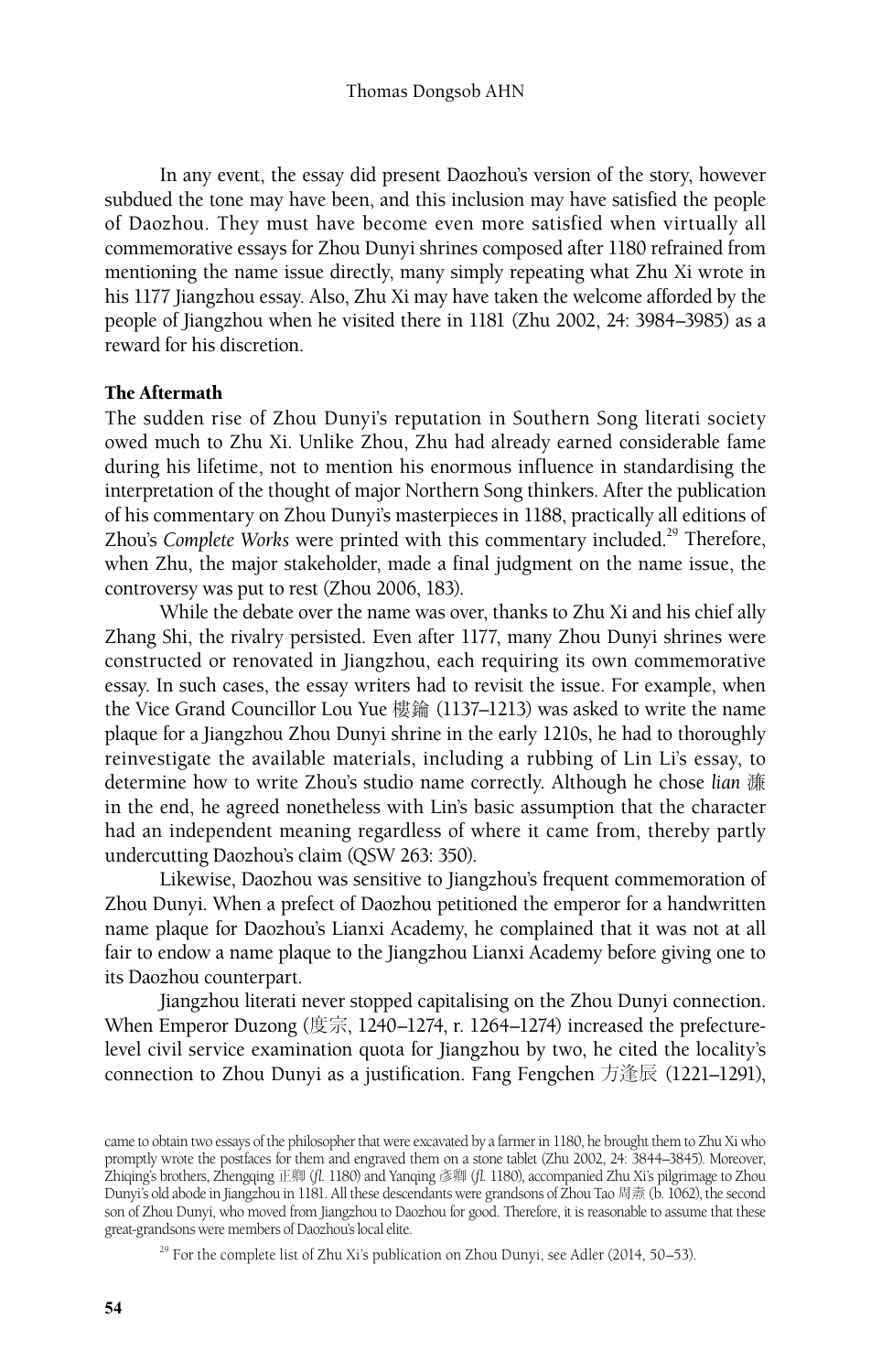the author of the commemorative essay for the increase of the quota for Jiangzhou in 1270, noted that a certain Jiangzhou prefect, in his initial request for the imperial favour, had submitted a memorial in which he argued that Jiangzhou was Zhou's "hometown" (*guli* 故里). Moreover, the essay remarks that the author received letters from many Jiangzhou local literati arguing that

[Although] Lord Yuan (Zhou Dunyi) was born in Chongling (Daozhou), Jiang [zhou] is Lord Yuan's hometown since he built his studio on the north slope of Mount Lu (Zhou 2006, 178).

The highly successful early-thirteenth century cultural geography, the *Record of the Best Sites in the Realm* (Yudi Jisheng 輿地紀勝), notes that one must be careful not to confuse Lianxi of Daozhou with Lianxi of Jiangzhou since the two are different (Li 2012). The author's cautious tone and potentially pro-Jiangzhou approach must have come from his having lived right next to Jiangzhou Zhou Dunyi shrine in his early years (Bol 2001, 55).

Jiangzhou's interest in Zhou Dunyi became even more apparent in the Ming and the Qing periods when most of the extant local gazetteers were published. A variety of editions of gazetteers concerning either Daozhou or Jiangzhou reveal the uncomfortable relationship between the two. For instance, a fifteenth-century Jiangzhou gazetteer argues that "although the master is originally a man of Daozhou . . . this place of ours (*wo yifang zhi di* 我一方之地) is his hometown (*queli* 闕里) as well" (He 1983, 16: 5a), while an early Qing comprehensive gazetteer for the Huguang 湖廣 region (m. Hubei and Hunan) refutes this argument (Mai and Xia 1986, 11: 67a-b).

Most remarkable is that Zhou Dunyi's value as symbolic capital has survived through the centuries. Even today, scholarly articles arguing in favour of the Jiangzhou claim keep appearing in journals strongly associated with either Jiujiang (Jiangzhou) or the region of Jiangxi (Wu 2005; Zhang 2005; Kong 2010). In 2017, the two prefectures staged separate commemorations of Zhou's millennial anniversary. Thus, there remains a strong motivation for localities to assert a linkage to him.

# Conclusion

This article has dealt with the contest between the two strongest claimants to Zhou Dunyi—Daozhou and Jiangzhou—in roughly chronological order. From Lin Li's 1166 commemorative essay for the Jiangzhou Zhou Dunyi shrine to Zhang Shi's 1178 essay for the Daozhou shrine, we have reviewed virtually all extant sources on the name issue.

As scholars have argued, some local elites must have embraced the philosophical message of Neo-Confucianism, while some must have sought to promote Zhou Dunyi because his *Diagram* provided a cosmological justification for their pursuit of power in their own local settings (Kim 2008). However, what this case study shows is that, in some instances, local elites' loyalty to their hometowns motivated them to cooperate with translocal outsiders with only a tenuous ideological commitment.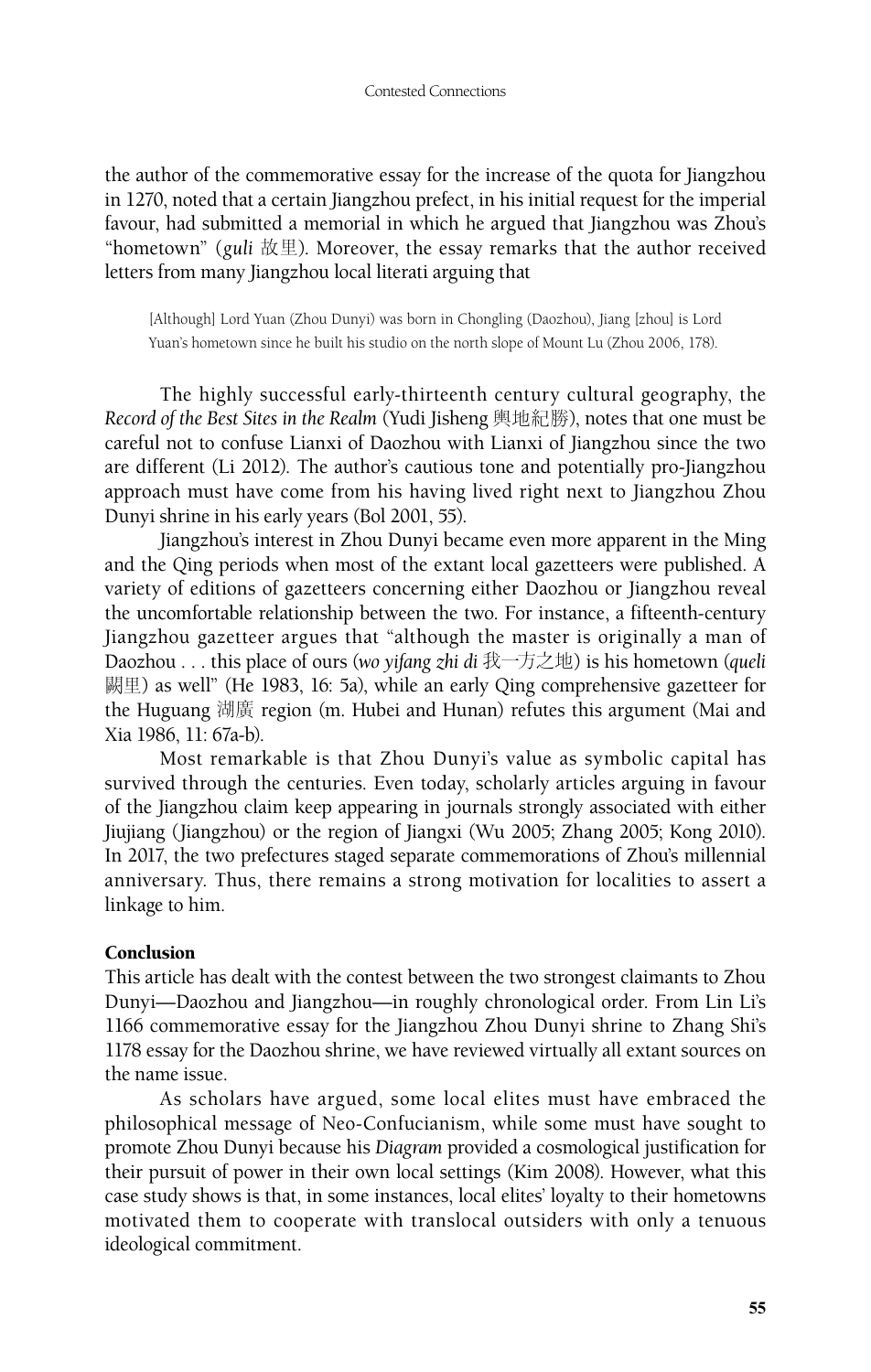This is of course by no means the only case of such competition among Chinese localities for affiliation with a luminary scholar. Bao Weimin and Wei Feng observe that it was not unusual in the Northern Song for people to relocate permanently from one locale to another (Bao and Wei 2007). Just as Zhou Dunyi did, other famous scholar-officials such as Fan Zhongyan 范仲淹 (989–1052), Wang Anshi, Sima Guang 司馬光 (1019–1086), and Ouyang Xiu 歐陽修 (1007–1072) chose to retire to localities several hundred kilometres away from their ancestral hometowns, thus creating potentially strong claims for their new hometowns.<sup>30</sup> Unlike Zhou, however, most of those eminent Northern Song figures made their new homes somewhere around the Northern Song capital city of Kaifeng, thus rendering it impossible under the Jurchen rule for their descent groups to challenge their potential rivals in the Southern Song.

That this dispute erupted in the Southern Song and not during the preceding period must be put down to the Chinese literati's changing view of moving one's home. Abandoning one's ancestral home and relocating permanently—to the capital cities, in particular—was common not only in the Northern Song but also in the Tang.<sup>31</sup> However, this practice grew less common over the course of the Southern Song. Reportedly, Southern Song Hangzhou was no match for the fullyfledged capitals of previous dynasties, such that the city held none of the cachet of its predecessors. Taking advantage of this vacuum, the provinces began to accumulate social, cultural, and symbolic capital of their own. During this period, many of the highest-level officials retired to their provincial hometowns; literati wrote about their immediate provincial surroundings; and local elites invested money in local monuments, which promoted local identities. This trend was followed by a change of norms, as people began to seek their "roots" and profess their "intention" to remain loyal to places to which their families had belonged for generations (Bol 2001; 2003). This transition was so seamless that some Southern Song literati could not grasp why Northern Song dignitaries would have abandoned their hometowns; it seemed to them oddly incongruous with the latter's otherwise "exemplary" lives (Lü and Zhang 2007; Fang 2016).

To Jiangzhou's dismay, this new perspective worked in Daozhou's favour. It was unfortunate for Jiangzhou that Zhou Dunyi left no texts unequivocally expressing his utmost contentment in his retirement place, which was exactly what Ouyang Xiu did. The dearth of textual endorsement from Zhou, coupled with the lack of Zhou surname descendants residing there, has taken its toll on the Jiangzhou claim. That Jiangzhou's opinion always appears collectively or anonymously might be attributable in part to the Jiangzhou literati's loss of confidence.

Lastly, one may still wonder what Zhou Dunyi's studio name really was. For

<sup>&</sup>lt;sup>30</sup> Bossler (1998) offers a good number of examples throughout her book on Song grand councillors' cultivation and preservation of social networks. Chapter 3, especially, deals with cases of home abandonment.

<sup>&</sup>lt;sup>31</sup> Nicolas Tackett's work on Tang aristocratic families' long-term migration to the capital region, even at the risk of alienation from their paternal ancestral homes, offers a good explanation of this trend (Tackett 2014, Ch. 1 & 2).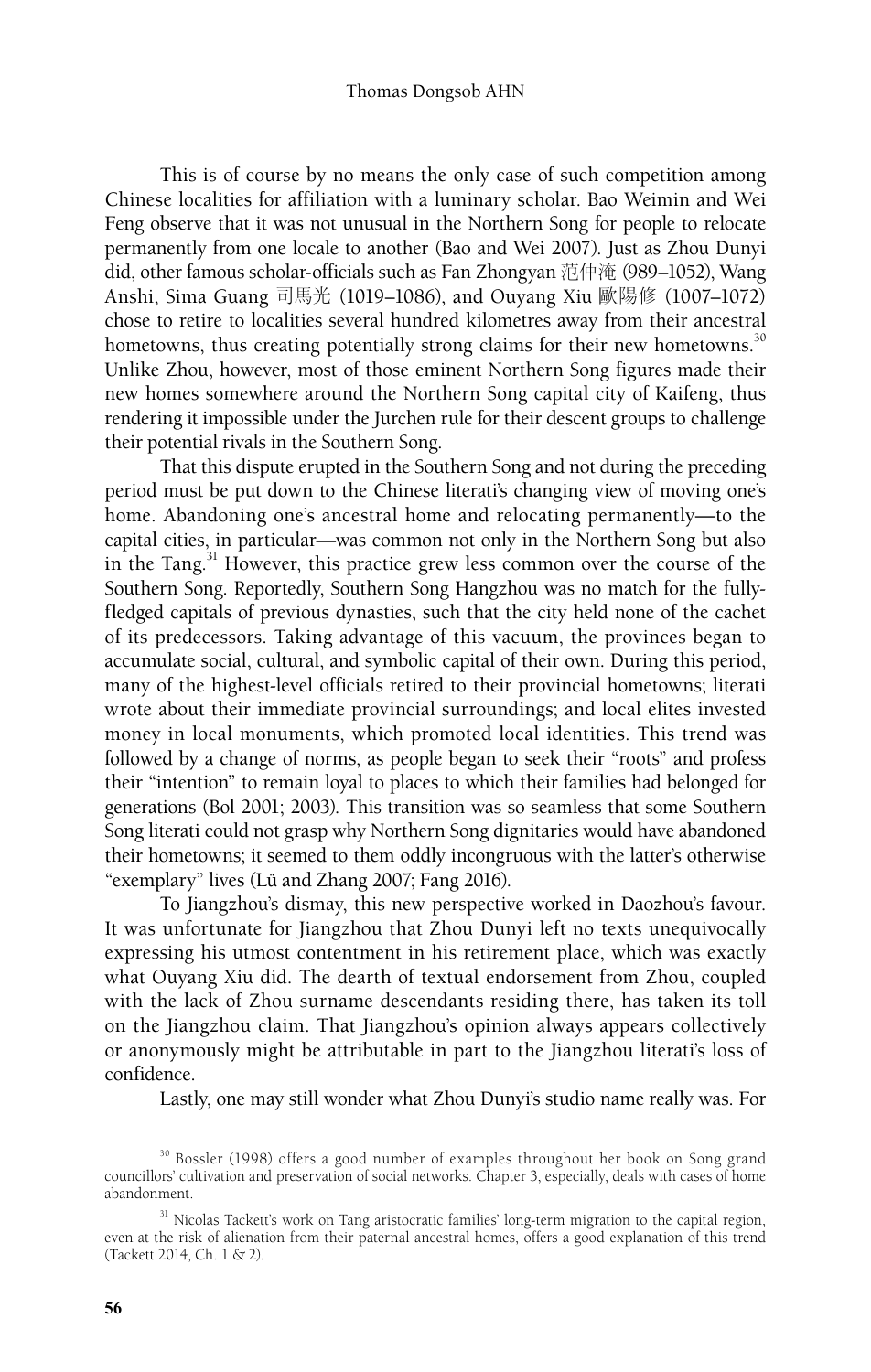now, we do not know. Moreover, even if a decisive artefact in support of "Lian" 濂 were to be excavated, we would still not know *where* that name originated. Zhou might have transferred the name from Daozhou to Jiangzhou as did Europeans who brought their hometown names to their colonies (e.g. New York, Cambridge, and Oxford).<sup>32</sup> However, it is equally possible that Zhou simply followed the "Yuan Jie" precedent. What we see from his letters and poems is that he knew that Yuan played around with words in his own way, and was even aware of the fact that it was Yuan who named Rang Brook (*Rangxi* 瀼溪, Helpful Brook) near his Jiangzhou abode (Kong 2010). Ultimately, Lian Brook (Modesty Brook) may well have been Zhou's original coinage to couple himself with the renowned Tang period gentleman, just as Daozhou and Jiangzhou literati sought to identify themselves with Zhou Dunyi one hundred years later.

#### **REFERENCES**

- Adler, Joseph A. 2014. *Reconstructing the Confucian Dao: Zhu Xi's Appropriation of Zhou Dunyi*. Albany: SUNY Press.
- Anderson, Benedict R. 2006. *Imagined Communities: Reflections on the Origin and Spread of Nationalism*. Rev. London ; New York ; Verso.
- Bao Weimin 包伟民 and Wei Feng 魏峰. 2007. "Songren jiguan guannian shulun" 宋人 籍贯观念述论 [An explanation on the concept of *jiguan* in the Song]. *Zhejiang Daxue Xuebao* 浙江大学学报 37, no. 1: 36–46.
- Bary, Wm Theodore de. 1993. "The Uses of Neo-Confucianism: A Response to Professor Tillman." *Philosophy East and West* 43, no. 3: 541–555.
- Bol, Peter K. 1989. "Chu Hsi's Redefinition of Learning." In *Neo-Confucian Education: The Formative Stage*, edited by John W. Chaffee and William Theodore De Bary. Berkeley: University of California Press.
	- \_\_\_\_\_\_\_\_\_\_. 2001. "The Rise of Local History: History, Geography, and Culture in Southern Song and Yuan Wuzhou." *Harvard Journal of Asiatic Studies* 61, no. 1: 37–76.

\_\_\_\_\_\_\_\_\_\_. 2003. "The 'Localist Turn' and 'Local Identity' in Later Imperial China." *Late Imperial China* 24, no. 2: 1–50.

- Bossler, Beverly Jo. 1998. *Powerful Relations: Kinship, Status, & the State in Sung China (960–1279)*. Harvard-Yenching Institute Monograph Series; 43 Y. Cambridge, Mass.; London: Council on East Asian Studies, Harvard University.
- Bourdieu, Pierre. 1977. *Outline of a Theory of Practice*. Translated by Richard Nice. Cambridge Studies in Social and Cultural Anthropology. Cambridge: Cambridge University Press.

\_\_\_\_\_\_\_\_\_\_. 1979. *Distinction: A Social Critique of the Judgement of Taste*. Translated by Richard Nice. New York: Routledge.

<sup>&</sup>lt;sup>32</sup> This was not an uncommon practice in Ming and Qing period (Du 2015, 61-73). See Benedict Anderson (2006, 187) for some European and South Asian cases.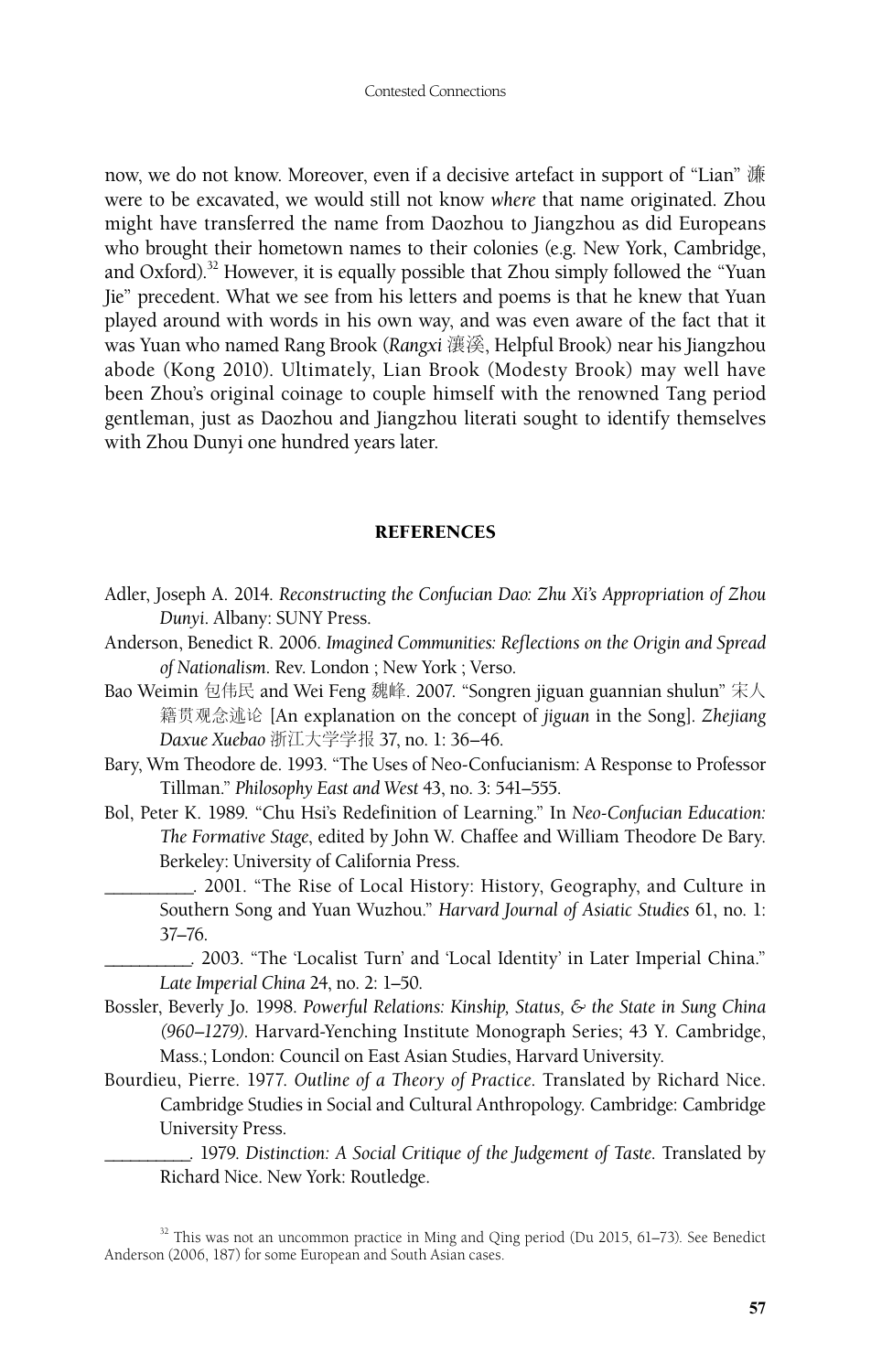\_\_\_\_\_\_\_\_\_\_. 1996. *The State Nobility: Elite Schools in the Field of Power*. Stanford, Calif: Stanford University Press.

\_\_\_\_\_\_\_\_\_\_. 2000. *Pascalian Meditations*. Translated by Richard Nice. Cambridge: Polity.

- Chen Jianren 陳建仁 and Du Bing 杜兵. 2012. "Minxue Dashi Zhu Xi yu bingbu shilang fuqing Lin Li bianyi tanjiu" 闽学大师朱熹与兵部侍郎福清林栗辨易探究 [An investigation on the Book of Change debate between Zhu Xi and Lin Li]. *Huaiyin Gongxueyuan Xuebao* 淮陰工學院學報 21, no. 6: 28–33.
- De Weerdt, Hilde. 2007. *Competition over Content: Negotiating Standards for the Civil Service Examinations in Imperial China (1127–1279)*. Harvard East Asian Monographs 289. Cambridge, Mass.: Harvard University Asia Center: Distributed by Harvard University Press.
- Du, Yongtao. 2015. *The Order of Places: Translocal Practices of the Huizhou Merchants in Late Imperial China.* Sinica Leidensia. Leiden: Brill.
- Fang Li-ping 方丽萍. 2016. "Beisong shiren de dili yishi yu jiaxiang guannian: Cong Ouyang Xiu de 'siying' yu 'bo Jizhou' rushou" 北宋士人的地理意识与家乡观念— 从欧阳修的"思颖"与"薄吉州"入手 [Northern Song literati's spatial consciousness and concept of homeland-entering from Ouyang Xiu's "missing Ying" and "downplaying Jizhou"]. *Linyi Daxue Xuebao* 临沂大学学报 38, no. 4: 59–65.
- Gerritsen, Anne. 2007. *Ji'an Literati and the Local in Song-Yuan-Ming China*. Leiden; Boston: Brill.
- Hansen, Valerie. 1990. *Changing Gods in Medieval China, 1127–1276*. Princeton: Princeton University Press.
- Hargett, James M. 1996. "Song Dynasty Local Gazetteers and Their Place in The History of Difangzhi Writing." *Harvard Journal of Asiatic Studies* 56, no. 2: 405–442.
- Hartman, Charles. 2014. *Han Yü and the T'ang Search for Unity*. Princeton, New Jersey: Princeton University Press.
- Hartwell, Robert M. 1982. "Demographic, Political, and Social Transformations of China, 750–1550." *Harvard Journal of Asiatic Studies* 42, no. 2: 365–442.
- He Fei 何棐. 1983. *Jiajing Jiujiang fuzhi* 嘉靖九江府志 [Jiajing period Jiujiang gazetteer]. In Zhongguo Fangzhi Congshu 中國方志叢書 [Collection of Chinese local gazetteers] 735. Taipei: Chengwen chubanshe 成文出版社.
- Hymes, Robert P. 2002. *Way and Byway: Taoism, Local Religion and Models of Divinity in Sung and Modern China*. Berkeley, Calif.; London: University of California Press.
- Johnson, David G. 1977. *The Medieval Chinese Oligarchy*. Westview Special Studies on China and East Asia. Boulder, Colo.: Westview Press.
- Kim, Youngmin. 2008. "Cosmogony as Political Philosophy." *Philosophy East and West*  58, no. 1: 108–125.
- Kong Yuhua 孔煜华. 2010. "Lianxibian" 濂溪辨 [A discussion on Lianxi]. *Jiujiang Xueyuan Xuebao* (Zhexue Shehui Kexue Ban) 九江学院学报 (哲学社会科学版) 159, no. 4: 19–22.
- Lacan, Jacques. 1977. *The Four Fundamental Concepts of Psycho-Analysis.* London: Hogarth Press.
- Lewis, Mark E. 2006. *The Construction of Space in Early China*. SUNY Series in Chinese Philosophy and Culture Y. Albany, N. Y.: State University of New York Press.
- Li Yongxian 李勇先. 2012. "《Yudijisheng》Zhou Dunyi xingshi yu jinian yiji shukao"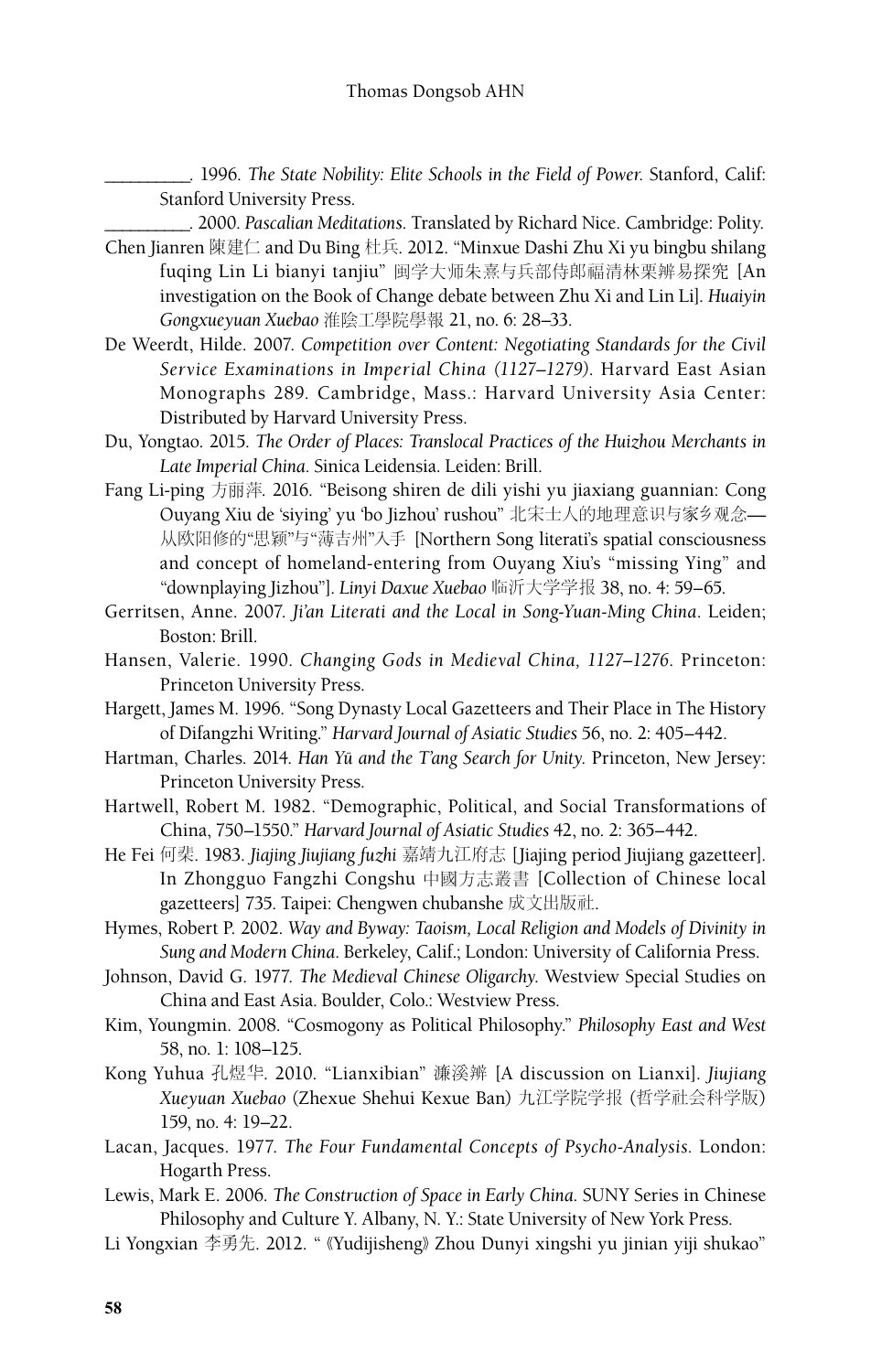《舆地纪胜》周敦颐行实与纪念遗迹述考 [An explanation on Zhou Dunyi's activities and monuments for him recorded in the《Record of the Best Sites in the Realm》]. *Hunan Keji Xueyuan Xuebao* 湖南科技学院学报 33, no. 10: 1–6.

- Liao Yin 廖寅. 2011. *Songdai lianghu diqu minjian qiangshi liliang yu diyu zhixu* 宋代兩湖 地區民間強勢力量與地域秩序 [On the strength of social power in Song period Hubei and Hunan and the local order]. Beijing: Renmin chubanshe 人民出版社.
- Lü Xiaohuan 吕肖奂 and Zhang Jian 张剑. 2007. "Liangsong jiazu wenxue de butong fengmao ji qi chengyin" 两宋家族文学的不同风貌及其成因 [On the difference in family literature between the two Song dynasties and their cause]. *Wenxue Yichan* 文学遗产, no. 2: 51–60.
- Mai Zhu 邁柱 and Xia Lishu 夏力恕. 1986. *Huguang tongzhi* 湖廣通志 [Comprehensive Huguang gazetteer]. Jingyin Wenyuange Sikuquanshu 景印文淵閣四庫全書 [Wenyuange edition of the Complete Library of Four Treasuries] vol. 531–534. Taipei: Taiwan shangwuyin shuguan 台灣商務印書館.
- Matsukawa Kenji 松川健二. 1979. "Soshoku" ko Shū Moshuku sensei renkei" shi ni tsuite" 蘇軾「故周茂叔先生濂渓」詩について [On「Late Mr Maoshu Lianxi」by Su Shi]. *Hokkaidoˉ Daigaku Jinbun Kagaku Ronshuˉ* 北海道大学人文科学論集 16: 45–56.
- Maugham, W. Somerset. 1919. *The Moon and Sixpence*. Vintage Classics (London, England). London: Vintage.
- Neskar, Ellen G. 1993. "The Cult of Worthies: A Study of Shrines Honoring Local Confucian Worthies in the Sung Dynasty (960–1279)." Ph.D. diss., Columbia University.
- Nivison, David S., and Bryan W. Van Norden. 1996. *The Ways of Confucianism: Investigations in Chinese Philosophy*. Chicago: Open Court.
- Said, Edward W. 1995. *Orientalism*. [New ed.]. Harmondsworth: Penguin.
- Silber, Ilana F. 2009. "Bourdieu's Gift to Gift Theory: An Unacknowledged Trajectory." *Sociological Theory* 27, no. 2: 173–190.
- Sterckx, Roel. 2002. *The Animal and the Daemon in Early China*. Albany: State University of New York Press.
- Strauss, Leo. 1952. *Persecution and the Art of Writing*. Glencoe, Ill.: Free Press.
- Su Shi 蘇軾. 2001. *Su Shi shiji hezhu* 蘇軾詩集合註 [Collected commentaries on Su Shi's poem collection]. Shanghai: Shanghai guji chubanshe 上海古籍出版社.
- Tackett, Nicolas. 2014. *The Destruction of the Medieval Chinese Aristocracy*. Harvard-Yenching Institute Monograph Series 93. Cambridge, Massachusetts: arvard University Asia Center.
- Tillman, Hoyt Cleveland. 1992. "A New Direction in Confucian Scholarship: Approaches to Examining the Differences between Neo-Confucianism and 'Tao-Hsüeh.'" *Philosophy East and West* 42, no. 3: 455–474.

- Tsuchida Kenjirō 土田健次郎. 2002. *Dōgaku no keisei* 道学の形成 [The formation of Daoxue]. Tokyo: Sōbunsha 創文社.
- Umemura Naoki 梅村尚樹. 2013. "Sōdai senken saishi no riron" 宋代先賢祭祀の理論 [Theories on the cult of former worthies in the Song]. *Shigaku zasshi* 史學雜誌

\_\_\_\_\_\_\_\_\_\_. 1994. "The Uses of Neo-Confucianism, Revisited: A Reply to Professor de Bary." *Philosophy East and West* 44, no. 1: 135–142.